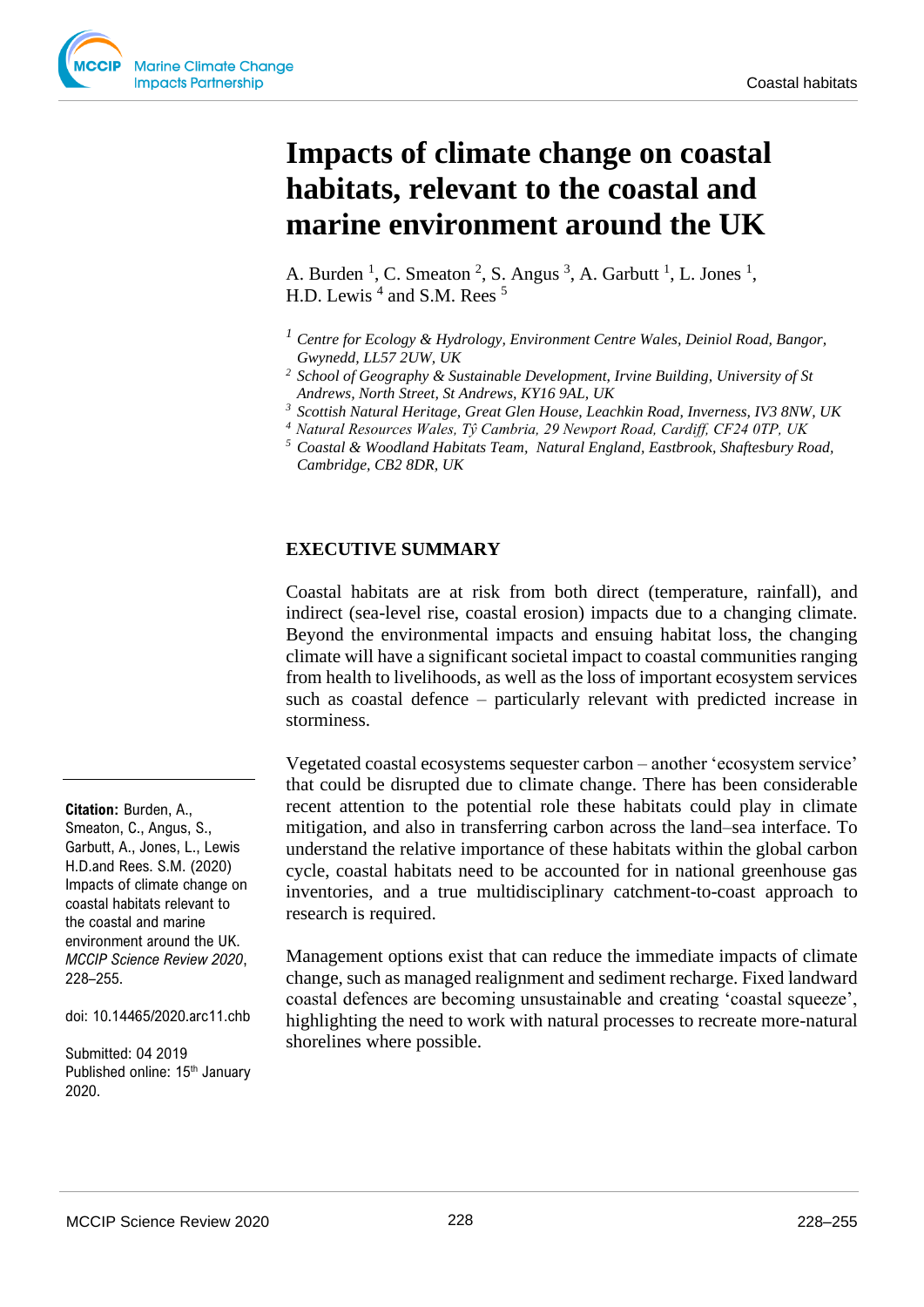

# **1. INTRODUCTION**

The coastline of the UK consists of many natural and semi-natural habitats, as well as urban areas. This report focusses on those habitats only found at the coast, which are not considered 'marine'. These are:

- Saltmarsh
- Machair
- Sand dunes
- Shingle
- Maritime cliff and slope.

Seagrass beds are at risk from the same climate pressure as these coastal habitats, but are not included in this report as they are considered shallow subtidal habitats and are discussed in an accompanying Report Card (q.v., Moore and Smale, 2020).

Coastal habitats in the UK provide many ecosystem services, such as flood defence, climate regulation, and tourism opportunities, which are all beneficial to society and the economy. They represent a zone of transition between the terrestrial and marine domain and are in a constant state of flux. Coastal processes are dependent on tides, waves, winds, flora, fauna, and sediment processes; they susceptible to and altered by climatic changes, whilst also vulnerable to, and often negatively affected by, human activities. In part, the exact effect of climate change on these habitats is unpredictable. However, broad predictions have been made to the pressures that are likely to cause change in the coastal zone. This Report Card focusses on the impact of climate change on coastal habitats of the UK, and presents the key challenges and emerging issues that need to be addressed.

#### **Coastal climate change**

Climate change is likely to have a severe impact on the UK coast by 2100. The UK's coastline is under multiple natural and anthropogenic pressures from

- local and global climate change;
- sea-level rise;
- changes in the frequency and intensity of storms;
- increases in precipitation;
- warmer oceans;
- pollution; and
- increases in natural hazards.

In turn, these pressures can lead to changes in coastal processes, habitat loss and degradation (which itself is a pressure on the coastal environment), and changing species distribution patterns due to changes in the climate envelope.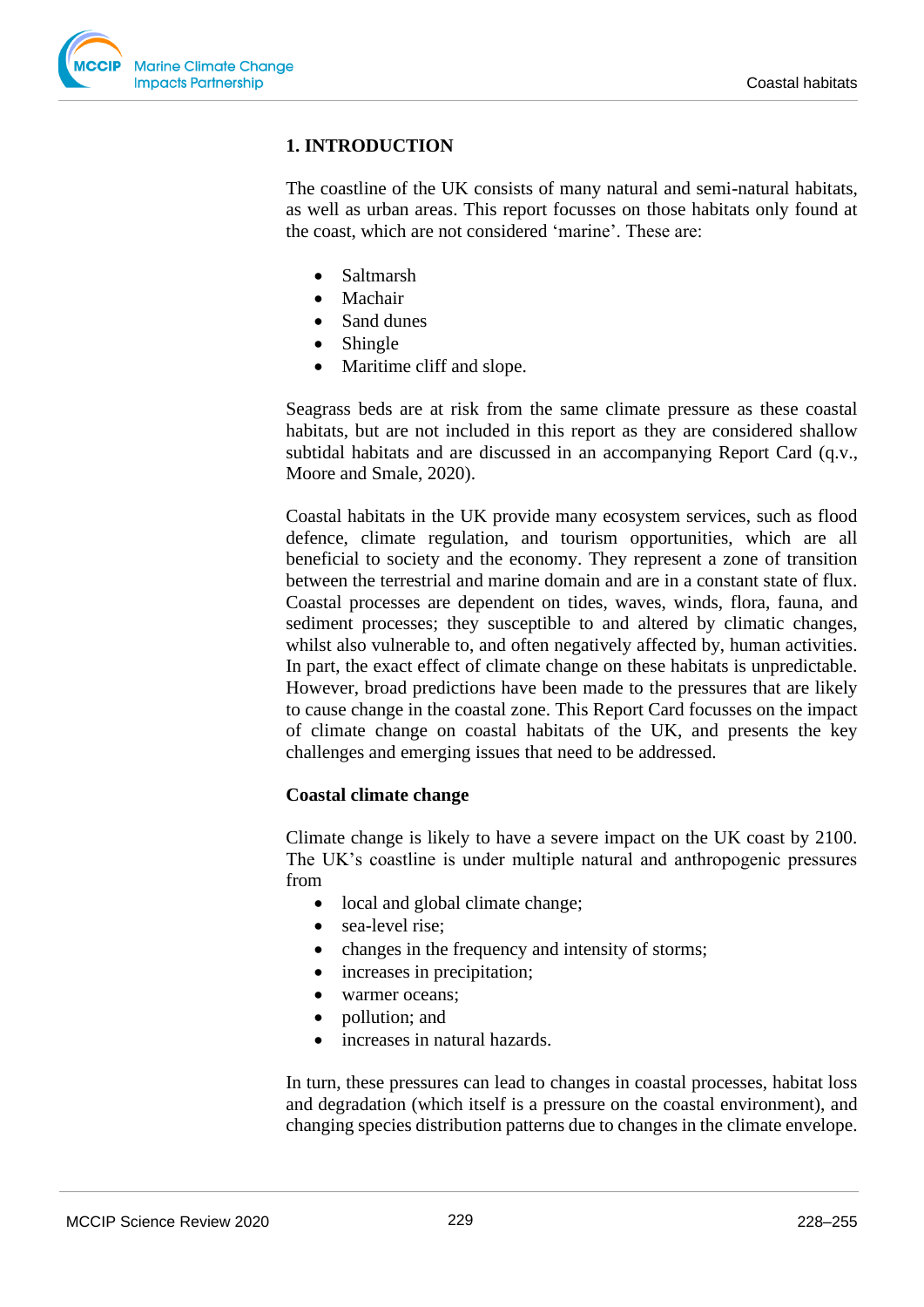

The double impact from habitat loss and from altered climate means coastal habitats are more sensitive to climate change than most terrestrial ecosystems.

The total rise in sea-level around the UK coast may exceed one metre by 2100 (UKCP, 2018). The frequency of intense storm events is expected to increase and lead to more coastal flooding. Temperatures are expected to rise, particularly in the south and east of the UK. Winter precipitation is likely to increase markedly on the northern and western UK coastline. Coastal erosion is also expected to increase, partly due to sea-level rise. Low-lying and softsediment coasts in the east of England will be most vulnerable as they are most easily eroded. The most-exposed locations and estuaries may be particularly vulnerable.

Climate and coastal-change impacts will be felt along the whole of the UK coast. Thirty million people live in urban coastal areas in the UK, and these threats will be felt particularly keenly in communities that rely on the coastal area for their economic and social wellbeing. Confronting existing challenges that affect man-made infrastructure and coastal ecosystems, such as shoreline erosion, coastal flooding, and water pollution, is a concern in many areas.



*Figure 1: Location of coastal habitats in Great Britain. Habitat data for each region accessed from: The Habitat Map of Scotland, Priority Habitat Inventory (England), and Phase 1 Habitat Survey (Wales).*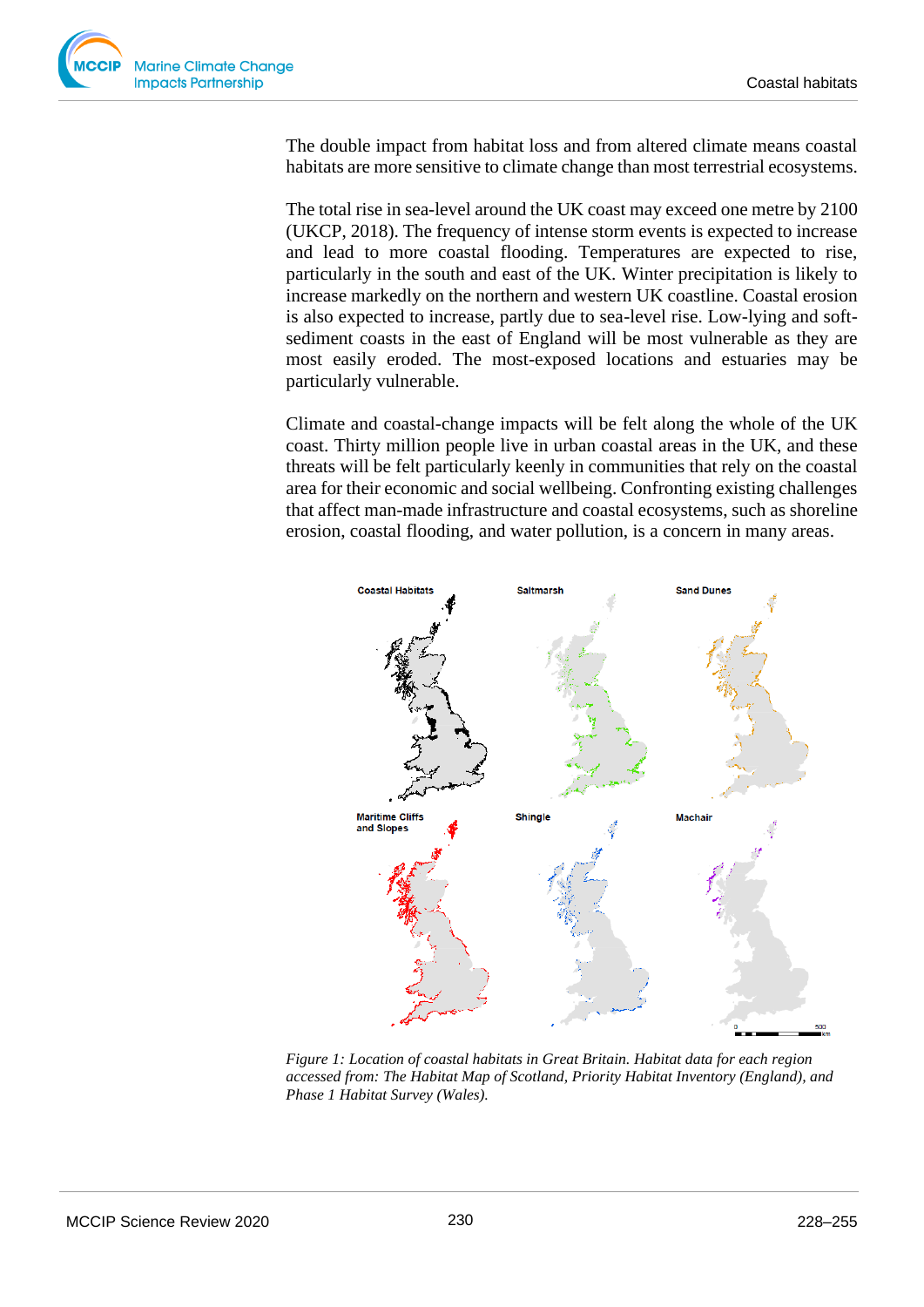|                               | <b>Units</b> | UK     | <b>Scotland</b> | <b>England</b> | <b>Wales</b> |
|-------------------------------|--------------|--------|-----------------|----------------|--------------|
| Saltmarsh                     | ha           | 44.102 | 5,840           | 32,462         | 5,800        |
| Sand Dune                     | ha           | 58.298 | 38,300          | 11,897         | 8101         |
| Machair                       | ha           | 11,680 | 11,680          |                |              |
| Shingle                       | ha           | 5802   | 1120            | 5023           | 109          |
| Maritime Cliffs<br>and Slopes | km           | 4060   | 1084            | 2455           | 522          |

*Table 1: Current estimated area of coastal margin habitats in the UK (hectares). Cliff extent measured in km length. (From Beaumont* et al*., 2014 Jones* et al*., 2011; Haynes, 2016; Dargie and Duncan, 1999; Murdock* et al*., 2014.)*

# **2. WHAT IS ALREADY HAPPENING?**

#### **2.1 Saltmarsh**

#### *2.1.1 Description*

Saltmarshes generally occur between mean high-water spring tides and mean high-water neap tides at temperate latitudes. The development of saltmarsh is largely controlled by physiography, where fine-grained sediments accumulate in relatively low-energy environments where wave action is limited. Consequently, salt-tolerant vegetation develops where there is an accumulation of mud in estuaries, inlets, behind barrier islands or spits, and occasionally via marine inundation of low-lying ground. Specialist 'perched saltmarsh' can also be found behind rocky outcrops or wave-cut platforms. Four physical factors – sediment supply, tidal regime, wind-wave climate, and the movement of relative sea-level – primarily govern the character and dynamic behaviour of saltmarshes (Boorman, 2003). The composition of saltmarsh flora and fauna is determined by complex interactions between frequency of tidal inundation, salinity, suspended sediment content and particle size, slope, and biotic factors (i.e. herbivory). In general, total species richness increases with elevation leading to a characteristic zonation of the vegetation (Doody, 2008). Transitions to mudflat occur at the seaward limit, while in the upper elevations of saltmarshes there may be further transitions to brackish or freshwater marsh, dune vegetation, or vegetation overlying shingle structures. The halophytic flora is relatively species poor, dominated by perennial grasses, rushes and dwarf shrubs. Annual species are poorly represented and restricted to the upper (terrestrial) and lower (mudflat) transition zones. Saltmarsh invertebrates are dominated by the high abundance of a few species and a high degree of adaptation to cope with the intertidal environment. Saltmarshes are important habitats for breeding, feeding, and roosting birds, many of them migratory. More recently there has been a growing recognition of the role coastal habitats play in sequestering and storing carbon (C) (Duarte *et al*., 2005; Nellemann *et al*., 2009). Globally it has been shown that saltmarsh can trap several orders of magnitude more C per area unit than the world's forests (McLeod *et al*., 2011). Through the sequestration and capture of C these environments have the potential as a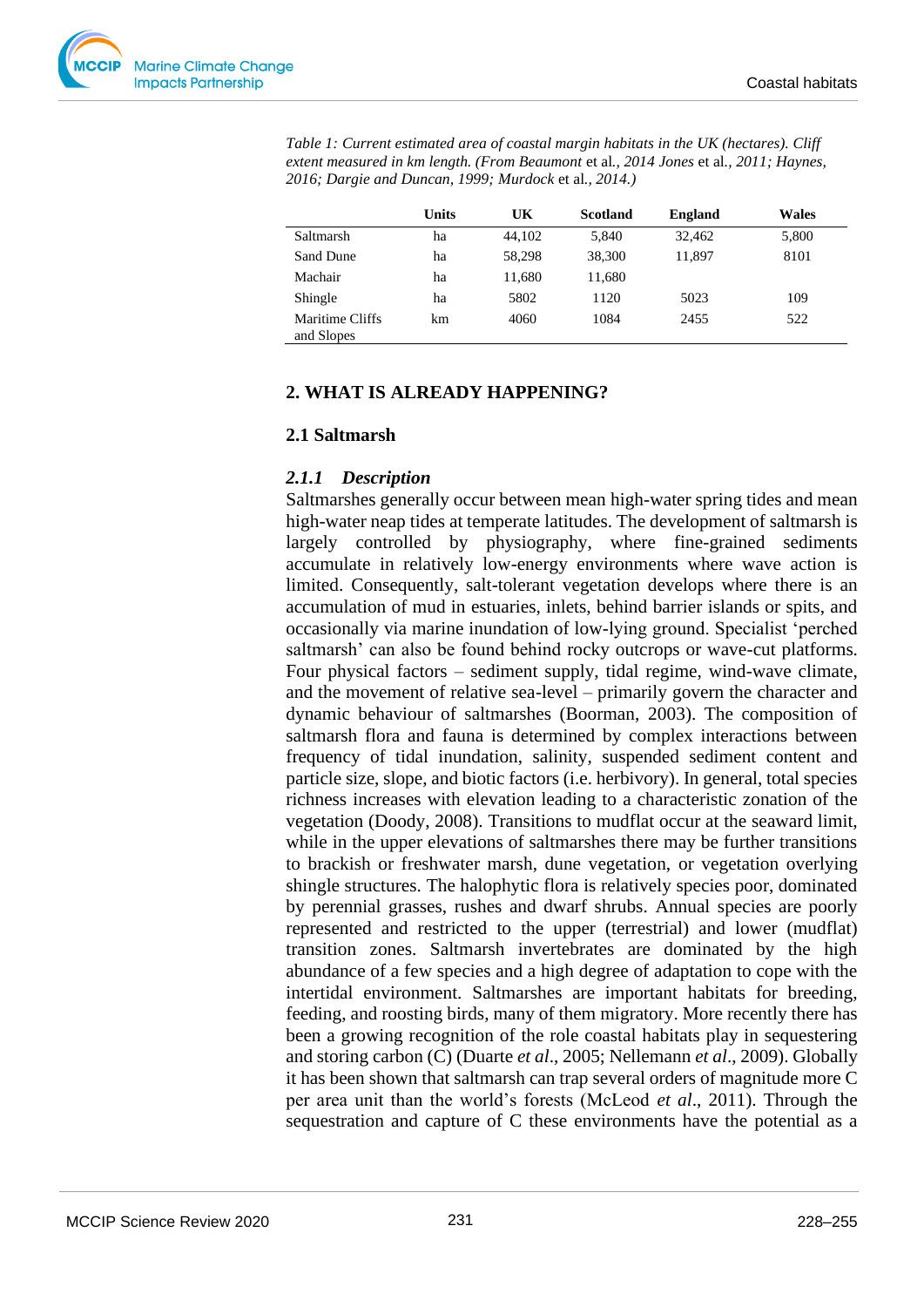

climate buffer preventing CO2 from reaching the atmosphere (McLeod *et al*., 2011). This ecosystem service further adds value to these habitats and further increase the need to protect and preserve these environments.

## *2.1.2 Extent and regional pattern trends*

Saltmarsh is widely distributed around the UK. The most extensive areas occur along estuaries in the counties of Hampshire, north Kent, Essex, Norfolk, Lincolnshire, and Lancashire (May and Hansom, 2003). The extent of saltmarsh habitat in the UK is estimated to be between 40,000 and 45,000 ha (Burd, 1989; Jones *et al*., 2011) with the five largest sites (Wash, Inner Solway, Morecambe Bay, Burry estuary, Dee estuary) accounting for one third of the UK total (Burd, 1989). The current extent of saltmarsh habitat is considerably less than in the past as, historically, large areas of saltmarsh were drained and cut off from the tide by sea defences to increase the area that could be used for agriculture or development (Morris *et al*., 2004). More recently, saltmarsh habitat has been claimed for activities such as port development, and sea-level rise also poses a threat through coastal squeeze – where the natural landward migration of saltmarshes in response to sea-level rise is restricted by sea defences (Blackwell *et al*., 2004; Adaptation Sub-Committee, 2013 – further discussed in Section 5.1.3). Losses also occur due to erosion, which takes a number of different forms, most commonly including the landward retreat of the seaward edge, either as a cliff or steep 'ramp', or an expanding internal dissection of the marsh by the widening creeks. Erosion predominantly affects lower marsh communities which are more vulnerable to wave action, although mid- and high-saltmarsh is susceptible to internal erosion through creek expansion.

There are many estimates of the extent of saltmarsh habitat loss. French (1997) estimated that globally, 25% of intertidal estuarine habitat has been lost due to land reclamation, and Barbier (2011) estimated 50% of the world's saltmarshes have been degraded or lost mainly due to habitat conversion (or destruction). On an annual basis the loss rate has been estimated at between 1% and 2% (Nottage and Robertson, 2005; Duarte *et al*., 2008). However, differences in methodologies between surveys can make it difficult to verify change over time. A recent study by Horton *et al. (*2018) showed a greater than 80% probability of saltmarsh retreat for the whole of Great Britain by 2100. The current major losses in saltmarsh extent in the UK are in the southeast of England. Between 1973 and 1998, over 1000 ha were lost (Cooper *et al*., 2001). In the Solent the total saltmarsh resource declined from 1700 ha to 1080 ha between the 1970s and 2001 (Baily and Pearson, 2007) with further losses in Poole Harbour (Born, 2005).

Restoration of saltmarsh, to mitigate historical and ongoing losses of saltmarsh habitat, has been gathering momentum since the early 1990s, mostly via managed realignment – the landward realignment of coastal defences and subsequent tidal inundation of reclaimed land. A total area of 2647 ha has been created since 1991 (to 2017: ABPmer, 2018) and there are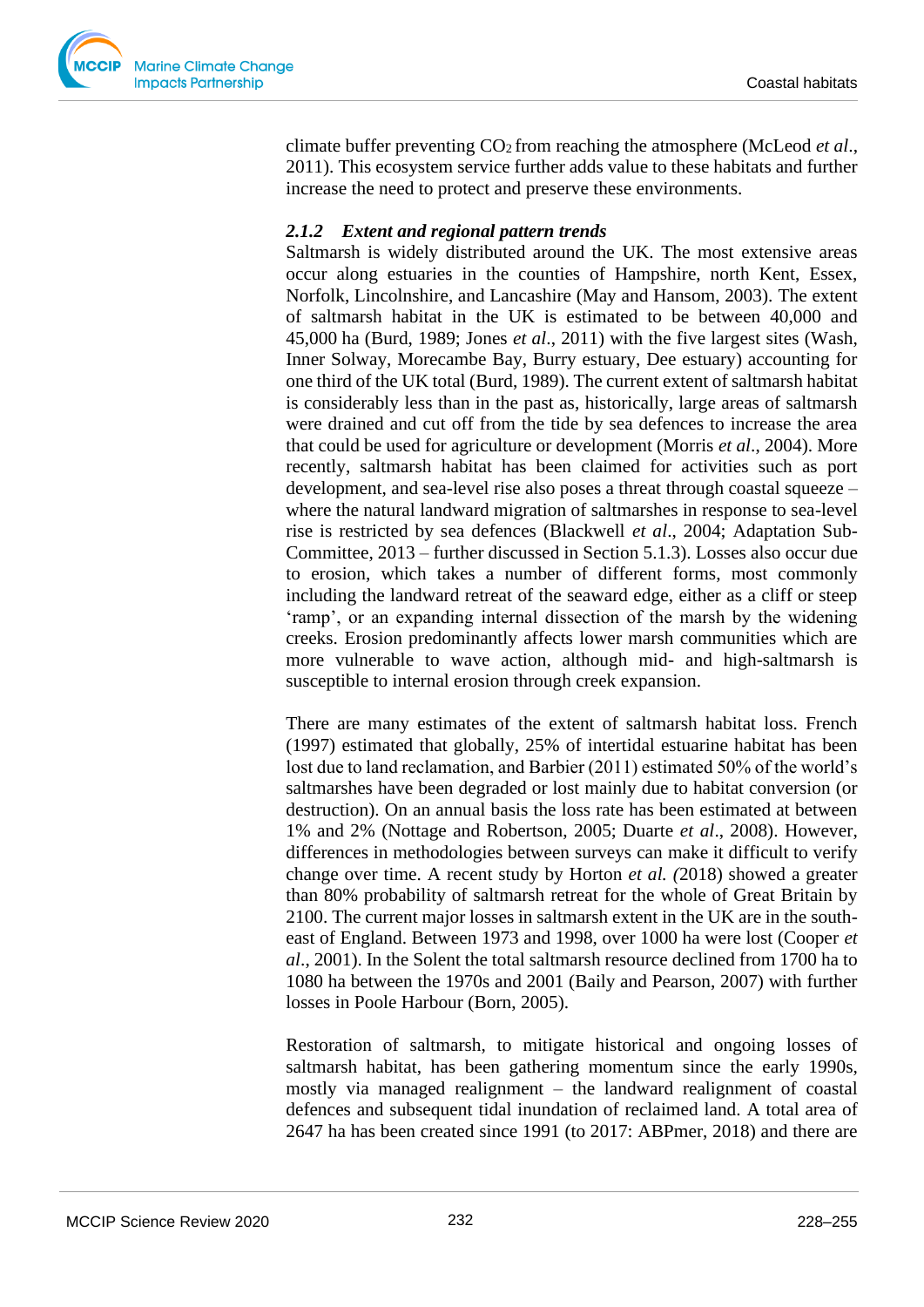

long-term plans in England to realign 10% of the coastline by 2030, rising to 15% by 2060 (Adaptation Sub-Committee, 2013). There have also been many accidental breachings of sea walls during storm events, where repair has not been economically viable, however there is no central record of the areas involved. The largest saltmarsh restoration project in the UK is the RSPB Wallasea Island Wild Coast project on the Essex coast, which aims to transform nearly 800 ha of farmland back to wetland habitat, approximately 400 years after reclamation by the end of 2018, 321 ha of which will be saltmarsh habitat (ABPmer, 2018). Restoration of fringe saltmarsh is also starting to be considered as a natural solution to flood protection and wave attenuation along estuarine foreshores.

# *2.1.3 Processes (both natural and anthropogenic) likely to be affected by climate change*

The primary effects of climate change on saltmarshes are sea-level rise and changes to storminess, temperature, and precipitation. These will all likely impact the areal extent, predominantly by interrupting sediment transport pathways (MCCIP, 2018). Land-use and inland catchment-management changes in freshwater systems (as well as changes to precipitation patterns) also affect flows and sediment supply to the coastal zone from river networks. Changes in seasonal extremes, increase in storminess, etc. both at the coast itself, and inland, will also affect timing, quantity and potentially source of sediment.

Sea-level rise will affect saltmarshes in different ways depending on local context. Saltmarshes are able to keep pace with sea-level rise as long as there is an adequate sediment supply to maintain vertical accretion. Therefore, marshes with both higher tidal ranges and suspended sediment loads will be more resilient. However, the lateral extent of marsh could be reduced as deeper water and larger waves cause erosion to the seaward edge, which could also be exacerbated by an increase in storminess. Landward migration of saltmarsh could compensate for these losses, but only in places without hard sea defences.

With changes in temperature, species composition is likely to change as climatic envelopes shift. For example, warmer temperatures could favour the spread of *Spartina anglica*, an invasive species which out-competes the native cordgrass (Loebl, 2006) producing a monoculture. As plant diversity has been linked to soil stability (Ford *et al*., 2016), a change such as this could also lead to increased erosion and loss of saltmarsh.

# **2.2 Machair**

## *2.2.1 Description*

Machair is an extreme form of calcareous dune grassland, restricted globally to the north and west of Scotland and the west of Ireland. The definition of the habitat is complex, involving coastal topography, vegetation, shell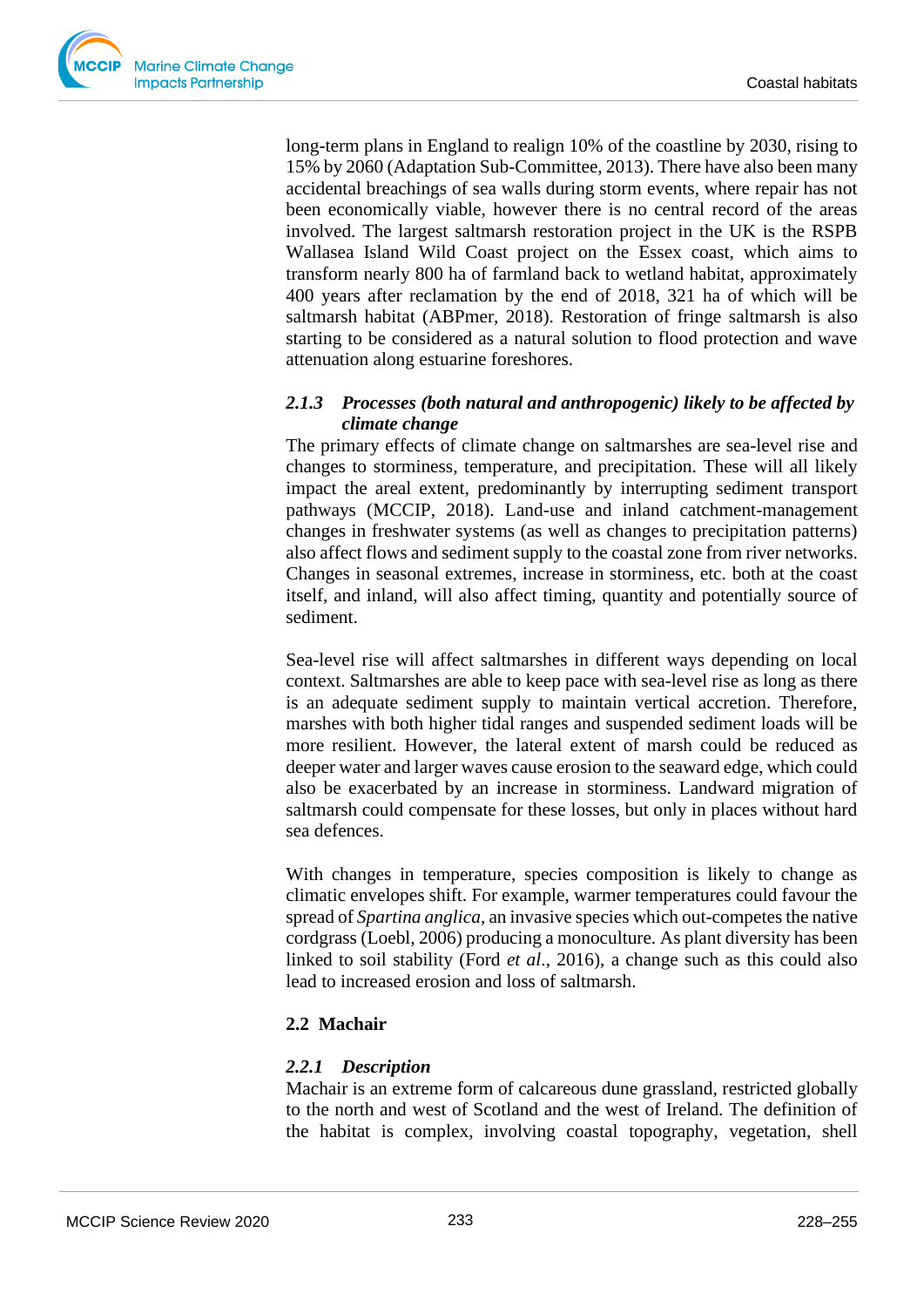

components, climate, land use, herbivory, and water table (Ritchie, 1976; Angus, 2004, 2006). The Annex I machair habitat or 'machair grassland' invariably occurs within a wider functional 'machair system' comprising beach, dune, machair grassland, marsh, and freshwater loch, with transitional 'blackland' as blown sand decreases in influence towards the inland, acid peatlands. Where the lochs are particularly low-lying, they can be flooded by seawater at high tide creating saline lagoons. Marshes within the machair system subject to marine influence are saltmarshes. Though machair has a high biodiversity, the habitat has developed in tandem with human settlement and anthropogenic influences are an inherent aspect of the habitat and its value. Several of the main machair areas have been extensively altered by drainage such as Sanday in Orkney (Rennie, 2006) and South Uist and Benbecula (Angus, 2018).

#### *2.2.2 Extent and regional pattern trends*

Identifying the extent of machair has involved first identifying machair systems then, using the national Sand Dune Vegetation Survey of Scotland (Dargie, 1999), allocating individual polygons to be drawn up for machair, first using an automated, modified version of the definition by Angus (2006) then by interrogation of individual polygons to refine this output. Though a polygon map now exists for the habitat, it is no more than a snapshot of aggregated surveys spanning the period 1985–1998, and such a map can only be indicative of the distribution of a highly dynamic habitat. The extent will vary in space and time in response to natural variations in climate and also land use. Using this method the total area of Annex I machair grassland in Scotland is 11,680 ha as measured in 2018.

## *2.2.3 Processes (both natural and anthropogenic) likely to be affected by climate change*

Machair is likely to be affected by climate through changes in water management, precipitation, relative sea-level rise, and increased storminess. The issues primarily relate to water management are keeping seawater from overtopping the dune ridge, keeping seawater from contaminating the machair water table, and finally ensuring that precipitation can be discharged to the sea.

The coastlines of these islands are all low-lying, in some cases having an interior up to 1 m below the level of MHWS. Therefore, if the machair is overtopped by rising sea level, both the machair and a significant portion of the terrestrial environment could be displaced by other habitat, such as saltmarsh or sandflat. There are places where sea already enters the interior, notably via the estuary of the Howmore River in South Uist and via saline lagoons, some of which have onward connections to other lochs. Saline flooding is known to impact the water table by increasing salinity (Angus and Rennie, 2014), but the geographical extent of influence on the water table is unknown.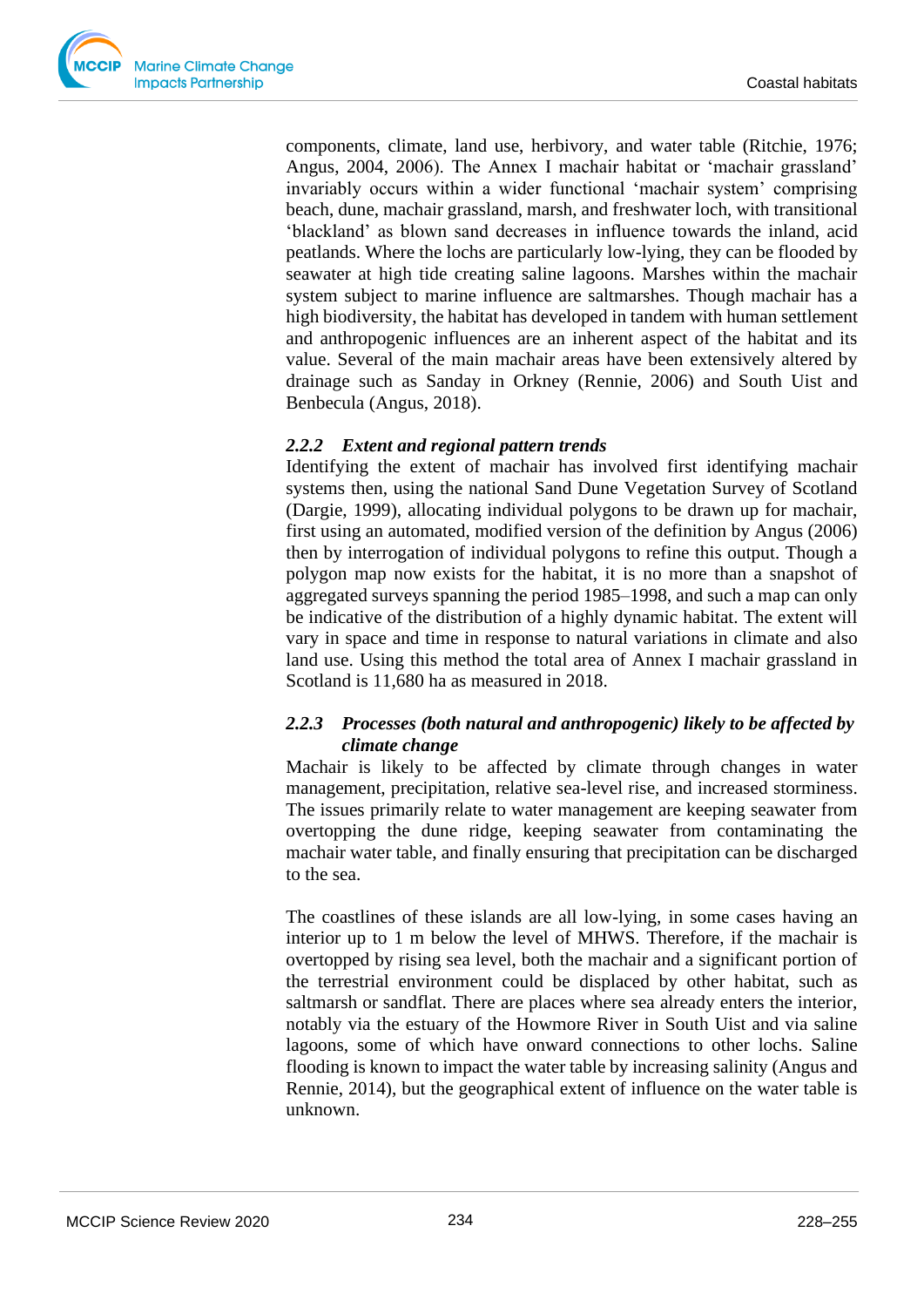Serious storms, such as that of January 2005, have the capacity to overtop the dune ridge and flood the interior with sea water (Angus and Rennie, 2014). The kelp beds west of the Uists are 7 km wide and believed to have a significant attenuating effect on wave energy (Angus and Rennie, 2014). The existing severity and frequency of storms are thus likely to have an increasing impact as sea-level rise progresses and wave-energy increases. Similar kelp beds are known to exist off Tiree and parts of Orkney, but less is known about their role in coastal processes.

Much of the modern extent of machair in South Uist, Benbecula and, to a lesser extent, Tiree and western North Uist, was submerged beneath inland lochs until a drainage programme began in the  $18<sup>th</sup>$  century. The drains discharge on the foreshore at low tide. However, sea-level has risen by as much as 279 mm since the drains were built, reducing not only the 'head' between inland waters and the sea, but reducing the period of the tidal cycle when such discharge is possible. Some of the drains are valved but others are not, and the latter are known to allow backflow of sea water at high tide. With winter precipitation likely to increase, perhaps significantly (Kay *et al.,*  2011), this reduced discharge capacity could prove problematic (Angus, 2018).

Comparison of two sets of precipitation figures covering 1961–1980 and 1981–2010 reveals a change in the seasonal distribution of rainfall, though the annual totals are similar. There are increases in spring and autumn, corresponding with ploughing and harvest respectively, with reduced rainfall during the summer growing period, which will be particularly problematic on the drier machairs (Angus, 2018).

# **2.3 Sand dunes**

# *2.3.1 Description*

Coastal sand dunes are formed from sand (0.2–2mm grain size) blown inland from the beach, which is colonised by vegetation (Packham and Willis, 1997). Typically, phases of mobility and natural coastal dynamics lead to a sequence of dune ridges, which increase in stability and age further away from the sea. Ridges are often separated by low-lying flat areas called 'swales'. Where these low-lying areas are in contact with the water table, dune wetlands form. The main vegetation types are dry dune grassland and dune slacks  $-$  a seasonal wetland, with dune heath on some acidic sites. Scrub and natural dune woodland are relatively sparse in the UK, although large areas of dune have been artificially forested with pine trees. Sand dunes support a high diversity of plant, insect and animal species, many of which are rare. They are particularly important for specialists dependent on bare sand or early successional habitats, including the natterjack toad, which requires early successional dune slacks for breeding, and the sand lizard, which requires open bare areas for basking and breeding burrows. Dune slacks have a high botanical diversity. Sand dunes are also important for geomorphological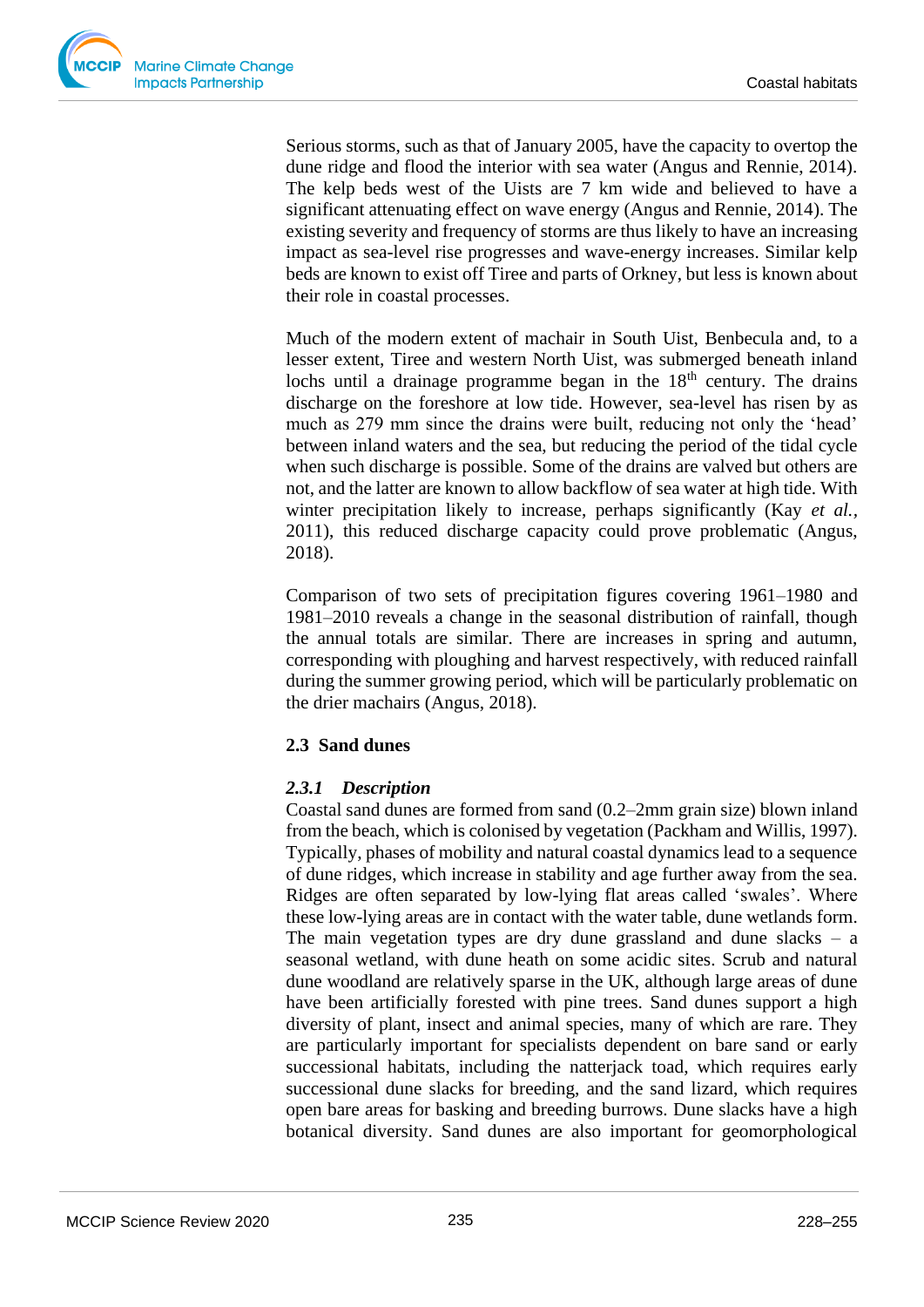

conservation. Many UK sites are notified as SSSIs/ASSIs for these interests and several are of international importance for active coastal processes.

## *2.3.2 Extent and regional pattern trends*

Dune systems in the UK and Europe have shown large changes in the last few hundred years (Provoost *et al*., 2011), including habitat loss and changes in habitat quality (Jones *et al*., 2011). New evidence in the last five years from a re-survey of dune wetlands in England suggests that dune slacks are drying out. Overall there has been a 30% loss in the extent of dune slacks at the largest protected sites in England over the period 1990–2012. The remaining dune slack habitat has also shown a shift in species composition and in habitat extent from wetter to drier plant communities (Stratford *et al*., 2014). There is some regional differentiation to the patterns, with the greatest drying occurring in the south and west, whereas sites in the north and east appear to be less affected. Over a similar time period, a separate resurvey of sites in Scotland showed that dune vegetation seemed to be largely unaffected by climate change (Pakeman *et al*., 2015), re-inforcing the apparent spatial pattern of change across the UK. In Scotland, the observed changes were due primarily to succession (or management) rather than climate, and there were no apparent changes in the range of dune species. In the England resurvey, there was a concurrent increase in eutrophication of the dune slack vegetation, most likely driven by 'internal eutrophication', i.e. by increases in mineralisation rates and nitrogen turnover as a result of drying out of the wetlands (Stratford *et al*., 2014).

## *2.3.3 Processes (both natural and anthropogenic) likely to be affected by climate change*

Climate change can affect coastal dunes in a number of ways. These include direct loss of habitat due to coastal erosion coupled with accelerated sea-level rise, and changes in the climate envelopes of dune-plant- and animal-species. These also include indirect effects through changes in underlying ecosystem processes such as soil mineralisation rates, plant productivity, soil moisture deficit, evapotranspiration, and the recharge to groundwater. These processes will affect competition between species, mediated via plant growth, they will affect soil development, and via influences on groundwater systems will affect the dune wetland communities.

Specific processes sensitive to climate change include the rate and direction of sand movement, which is governed by the wind climate, encompassing spatial and temporal variation in wind direction and wind speeds as well as rainfall. A short period of high winds during dry conditions can move more sand than longer durations of high winds during wet conditions. Over longer timescales, the amount and type of vegetation cover will also affect sand movement and sand capture by vegetation. Different plant species trap sand in different ways, resulting in different types of dune formation (Zarnetske *et al*., 2018).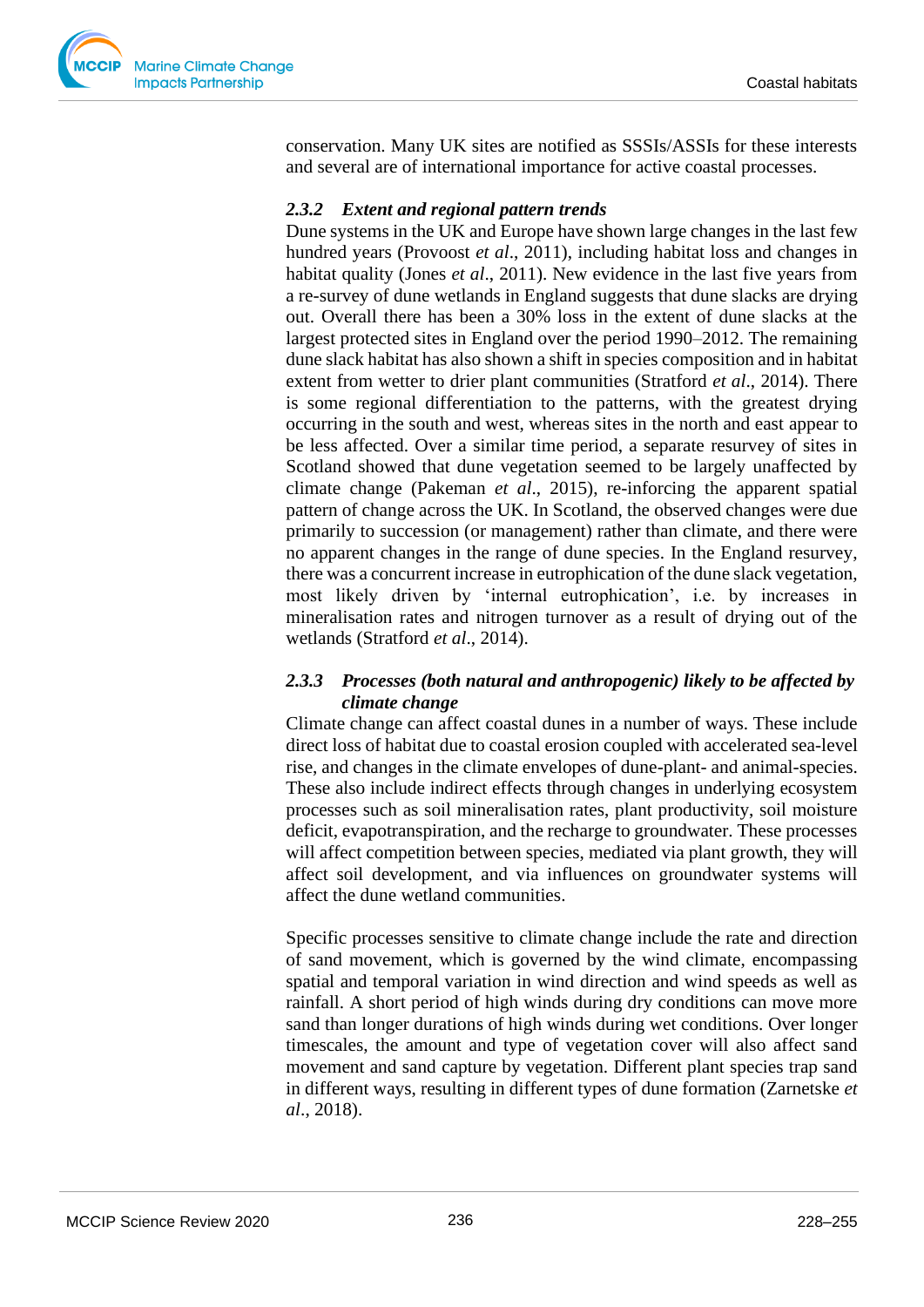The seasonal pattern of rainfall can affect both dry-dune- and wet-dune-slack vegetation. Soil moisture deficit and summer drought is likely to affect drydune vegetation. Studies in The Netherlands suggest a likely increase in the cover of drought-adapted mosses and lichens under climate change due to summer drought (Bartholomeus *et al*., 2012; Witte *et al*., 2012). Such Dutch sites are not too different from some of the UK east and south coast dunes. Greater winter rainfall appears to facilitate growth of scrub species like seabuckthorn, while summer droughts will affect the species composition of dune slacks through lowering of the water table (Doody, 2013). In dune slacks, small shifts in water table can result in species change. An experimental study showed that a shift of 10 cm in the water-table regime resulted in competitive shifts in two species (Rhymes *et al*., 2018), while field survey evidence suggests 20 cm shifts in a four-year average water-table regime differentiate the main dune slack communities, and only 40 cm difference in regime separates the wettest from the driest dune-slack vegetation type (Curreli *et al*., 2013).

# **2.4 Shingle**

# *2.4.1 Description*

Shingle (also known as gravel/coarse clastic sediment) consist of sediments 2–200 mm in diameter. Sediment is supplied from offshore glacial deposits and cliff erosion, with longshore drift taking sediment into beaches, bays, spits and nesses. Shingle beaches occur in high wave-energy environments which sorts the particle size and influences the longer-term development of vegetation. Under moderate storm-wave energy, shingle is pushed up the beach, but in major storms much larger overtopping events can occur. The development of vegetation is therefore strongly linked to past and present processes.

Fringing beaches have ephemeral seasonal vegetation from seeds of mostly annual species deposited with tidal debris. Some of these communities are rare with a number of species restricted to the habitat. Above the reach of waves, the more extensive shingle structures, such as Dungeness, have more permanent perennial vegetation. The habitat type is complex, with several different elements reflecting surface topography, sediment-size variation, available organic matter, moisture conditions, and geographical position. Vegetation patterns are influenced by the underlying ridge structure that developed as the sediment was deposited by storm waves, resulting in a linear pattern of higher ridges and hollows. Vegetation colonises the ridges in a distinct, usually linear pattern following the ridge lines. Studies on key sites, including Dungeness (Ferry *et al*., 1990), show this strong relationship between the geomorphology, topography and ecology. As a site evolves, pioneer plant communities establish on newly formed ridges to seaward, as well as developing into more diverse plant communities landwards. Vegetation communities are described in Rodwell (2000) and in more detail in Sneddon and Randall (1993).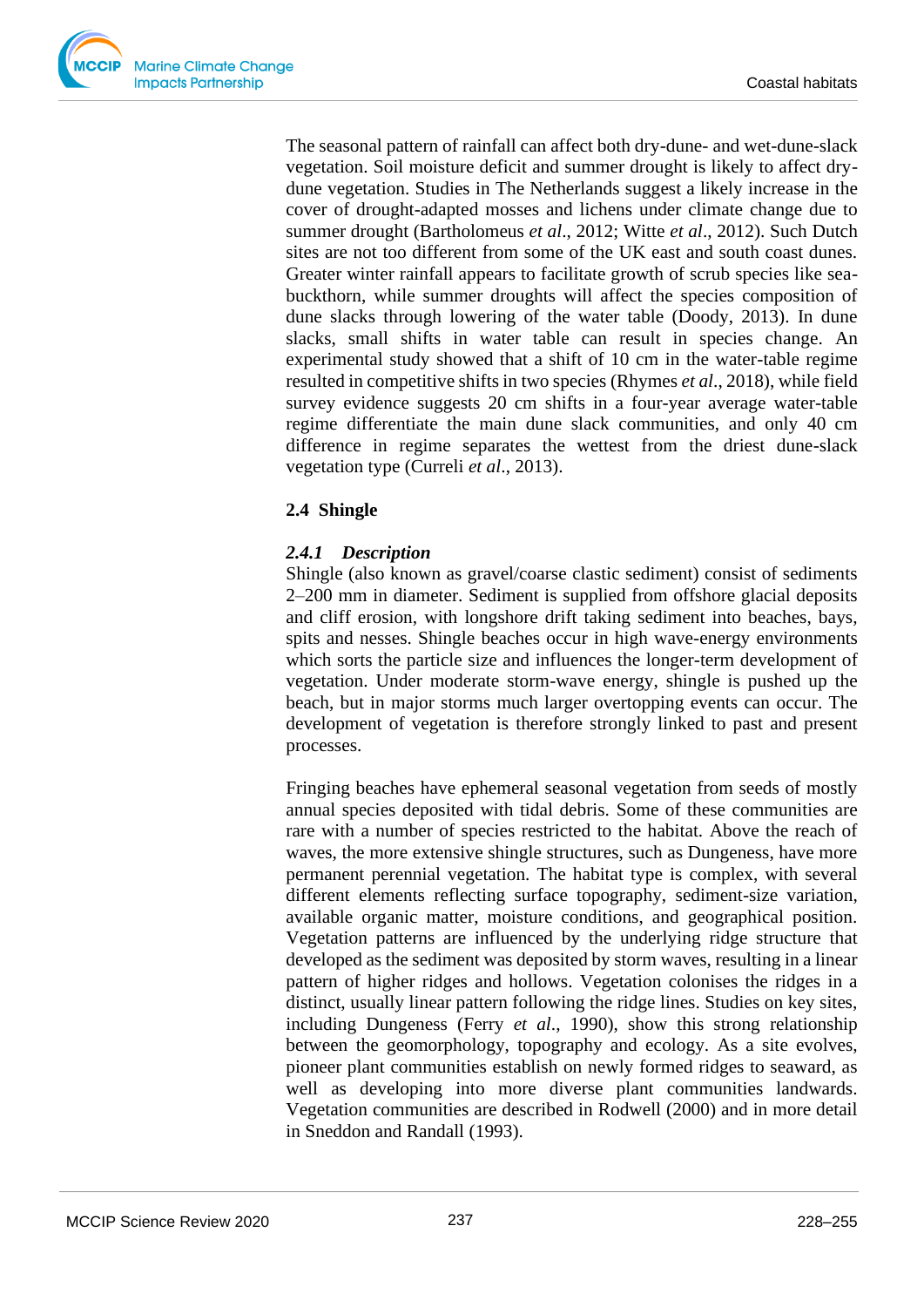

Shingle structures can support breeding gulls, waders and terns. Diverse invertebrate communities are also found on coastal shingle, with some species restricted to shingle habitats (Shardlow, 2001). Specialised invertebrates occur on both vegetated and bare shingle, with some living deep in the matrix where humidity and temperature enable their survival (Low, 2005). Whilst many plants have adaptations to allow seed dispersal by the sea, for example buoyant seeds such as sea kale (*Crambe maritima*) (Sanyal and Decocq, 2015), there is a risk that the fragmented nature of shingle systems may reduce ability of species to migrate in response to climate change impacts.

## *2.4.2 Extent and regional pattern trends*

This is a globally restricted coastal landform, with important locations in the UK. Ratcliffe (1977) estimated 30% of the English and Welsh coasts support fringing shingle beaches. May and Hansom (2003) suggest that 1040 km of the British coastline is formed of shingle structures: when added to those underlying sand beaches, this increases to 2900 km. The largest areas are in Scotland (Spey Bay/Culbin Bar), and in the north-west (Cumbria), south (Dorset to Kent) and south-east (Suffolk and Norfolk) of England. However, there are often smaller areas that provide important plant and animal habitats, such as the 'cheniers' associated with saltmarshes in the south and east of England and 'pocket beaches' or shingle barriers across bays which influence tidal inundation inland. Each location, no matter how small, is important because of the scarcity of this coastal landform. The general regional pattern of distribution has not changed since the previous MCCIP report cards, (Rees *et al*., 2010; Jones *et al*., 2013). The Welsh coast has a number of small sites. This habitat is poorly represented in Northern Ireland, where the key site is Ballyquintin in County Down. A small amount of shingle is present in the Isle of Man (F. Gell, pers. comm.)

Recent SNH work (Murdock *et al*., 2011, 2014) updated the extent of Scottish shingle habitat to 1120 ha, slightly more than previously estimated. In 2012, field validation took place of 1083 ha and the data provides an important reference point against which future changes can be assessed. The project also identified some northern variants of the habitat type, improved strandline vegetation definition and stressed the influence of the water table. All of these will be important for assessing impacts of climate change alongside other pressures. The SNH work was preceded by a similar exercise in England (Murdock *et al*., 2010). In contrast, the English area figure for the habitat was revised down to 4276 ha since the 1990s national inventory (Sneddon and Randall, 1994). This habitat is difficult to map due to its open vegetation and naturally dynamic nature, so these latest inventories have provided a clear method to assess future change.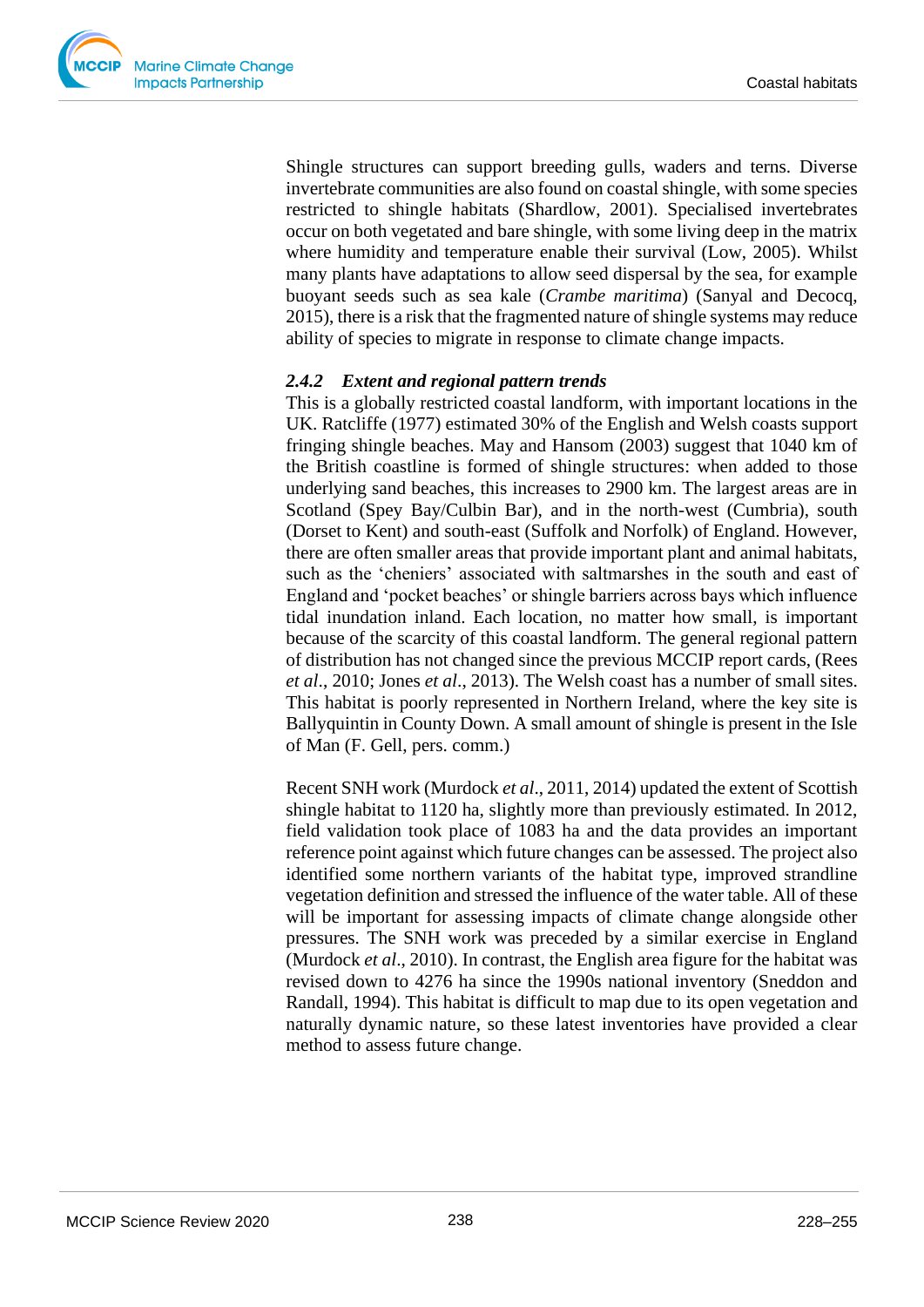

# *2.4.3 Processes (both natural and anthropogenic) likely to be affected by climate change*

There is a complex relationship between relative sea-level rise and the evolution of shingle/gravel barriers. The principle mechanism for barrier change is through wave and surge flows, primarily in extreme storm events that overwash the crest and transfer sediment from the beach face over the crest and down onto the back barrier slope. It has been postulated that there is a strong relationship between the rate of mean sea-level rise and landward movement of gravel barriers (Orford *et al*., 1995). Where an artificial profile or position is maintained for flood-risk management, the greater the potential breakdown and failure, as seen at Porlock in Somerset (Orford *et al*., 2001). Sediment supply and morphology of the landward environment, combined with past or current human modifications, are key factors which mean each site will have a different response to storm events. Breeding colonies of ringed plover (*Charadrius hiaticula*) on shingle-dominated foreshores are likely to be affected by rising sea levels, summer droughts, and habitat shifts, as are some plant species such as sea campion (*Silene uniflora*) and sea kale (*Crambe maritima*) as they lose suitable climate space under 3°C and 4.5°C temperature rise scenarios respectively.

Climate change could influence the way in which shingle structures contribute to reducing risk of flooding, potentially leading to changes in management responses. Gravel beaches slow the run-up of waves and absorb wave energy, and allow water percolation, thus providing the main flood-risk management benefit as opposed to just crest height. Rising sea levels could reduce natural inputs of marine-derived material which help maintain volume of shingle beaches. It is not clear if increased erosion of cliffs could provide a substitute source of similar size and geology, and constraints to longshore drift may also occur due to presence of coastal defences. Beach form may change as systems adjust to different conditions. In most cases there will be a landward movement in response to sea-level rise, and substantial re-working of the available sediment.

# **2.5 Maritime cliff and slope**

# *2.5.1 Description*

Maritime cliff and slope comprises any form of sloping through to vertical faces on the coastline where a break in slope is formed by failure and/or coastal erosion. On the seaward side, the cliff slope extends to the limit of the supralittoral zone. On the landward edge the boundary is less clear, but is often understood to include the zone affected by sea-spray salt deposition, typically ~50 m, but occasionally up to 500 m (Jones *et al*., 2011), although in practice agricultural land or infrastructure frequently occur closer to the cliff top than this, and the remaining strip of natural vegetation is considerably narrower. Coastal cliffs are broadly classified as 'hard cliffs' or 'soft cliffs', however, in reality, these may exist as mosaics or intermediate types (Natural England and RSPB, 2014). The vegetation of maritime cliff and slope varies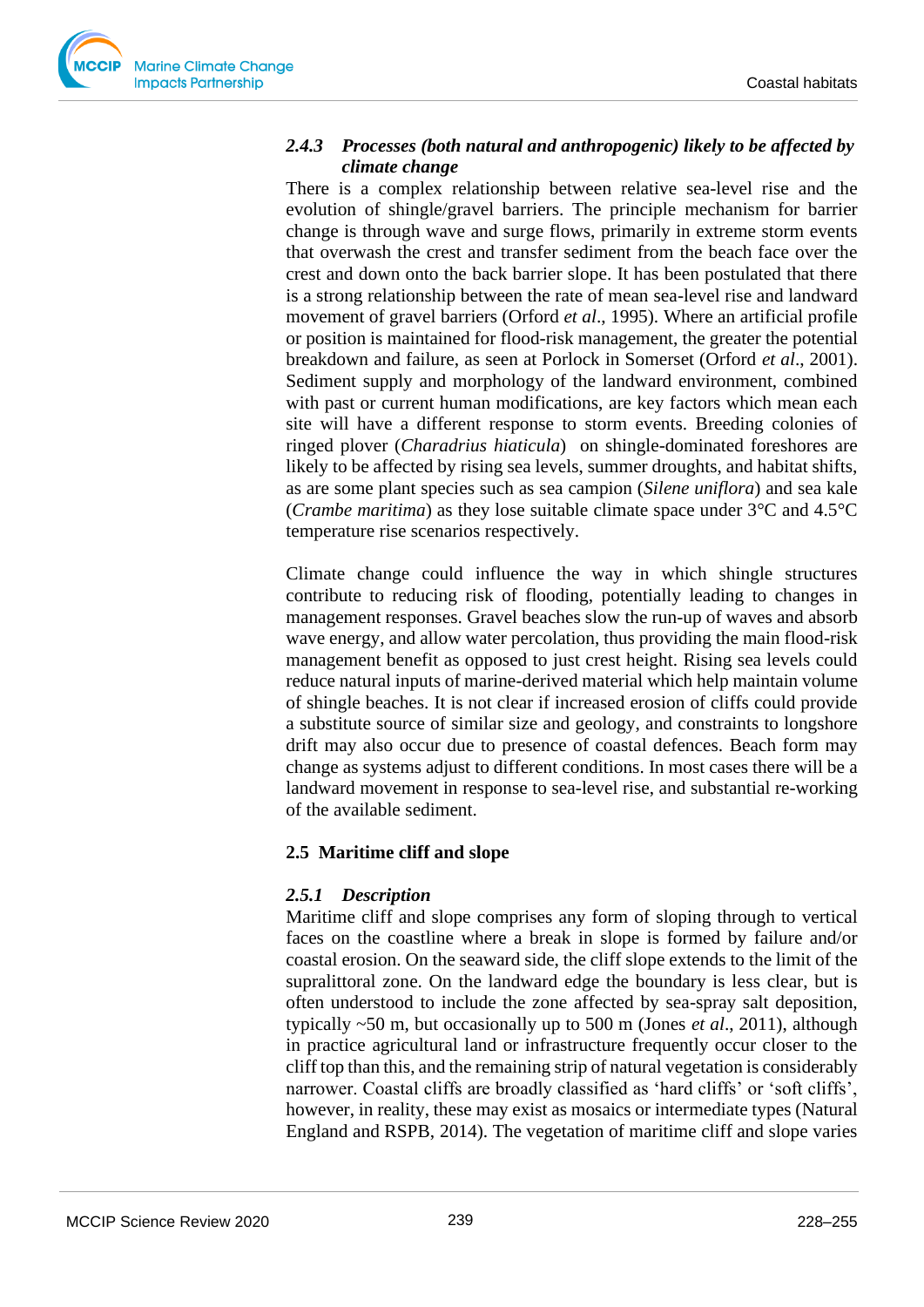

with exposure to wind and salt spray, the lithological composition, soil depth and stability of the substrate, its water content, and on soft cliffs the time elapsed since the last slope failure. The result is a range of specialised vegetation communities, restricted to maritime cliff and slope and often exhibiting distinct zonation. The communities in the most exposed locations, in close proximity to the sea, are made up of highly adapted plant species that are salt tolerant and able to withstand the extreme conditions. Whereas further inland, maritime forms of grassland and heathland can develop as the effects of salt spray decline and the influence of other factors increase, such as soil depth and lithology. The vegetation of soft cliffs is more varied but where there are fresh exposures, these are often characterised by pioneer species of disturbed ground.

Hard cliffs are formed of rocks resistant to wave erosion and subaerial weathering, such as gneiss, basalt, granite, sandstone and limestone, but can also include softer rocks, such as chalk. Vertical or sub-vertical profiles are common since the restricted amount of debris produced by failure is easily removed by wave activity. Soft cliffs are characterised by less-resistant rocks like shales or unconsolidated materials, such as glacial till that produce large volumes of failure debris that is removed slowly by wave activity. Rates and patterns of erosion differ between hard and soft cliffs, with soft cliffs experiencing frequent or episodic failures; slumping and landslips, often driven by undercutting from wave action and groundwater seepage.

## *2.5.2 Extent and regional pattern trends*

Approximately 4060 km of the UK coastline has been classified as 'cliff' (in reality hard rocky coast), with an estimated 1084 km in England, 2455 km in Scotland and 522 km in Wales (JNCC, 2013). In the UK, hard cliffs are widely distributed on more exposed coasts, dominating coastlines of the south-west and the south-east of England, and in more-resistant lithologies in north-west and south-west Wales, western and northern Scotland, and on the north coast of Northern Ireland. Shorter lengths or lower cliffs also occur extensively around the coasts, albeit with clustered distribution. Soft cliffs are more restricted to the east and central south coasts of England and to a lesser extent Cardigan Bay and north-west Wales. England and Wales are estimated to have lengths of 255 km and 101 km respectively. Of the 255 km, 80% of this is found in the seven counties Devon, Dorset, Humberside, Norfolk, Suffolk, Isle of Wight, and Yorkshire. Shorter lengths of soft rock cliffs occur in north-east Scotland on the Pennan coast and Nigg, and Northern Ireland. The UK holds a significant proportion of the soft cliff in north-western Europe (Whitehouse, 2007). Whilst it is assumed that the overall length of cliffs is stable, the narrow strip of cliff top vegetation is vulnerable to a number of pressures which are likely to be accentuated by climate, including cliff erosion on the seaward edge, and agricultural encroachment, and development on the landward edge, which are leading to loss and fragmentation of habitat.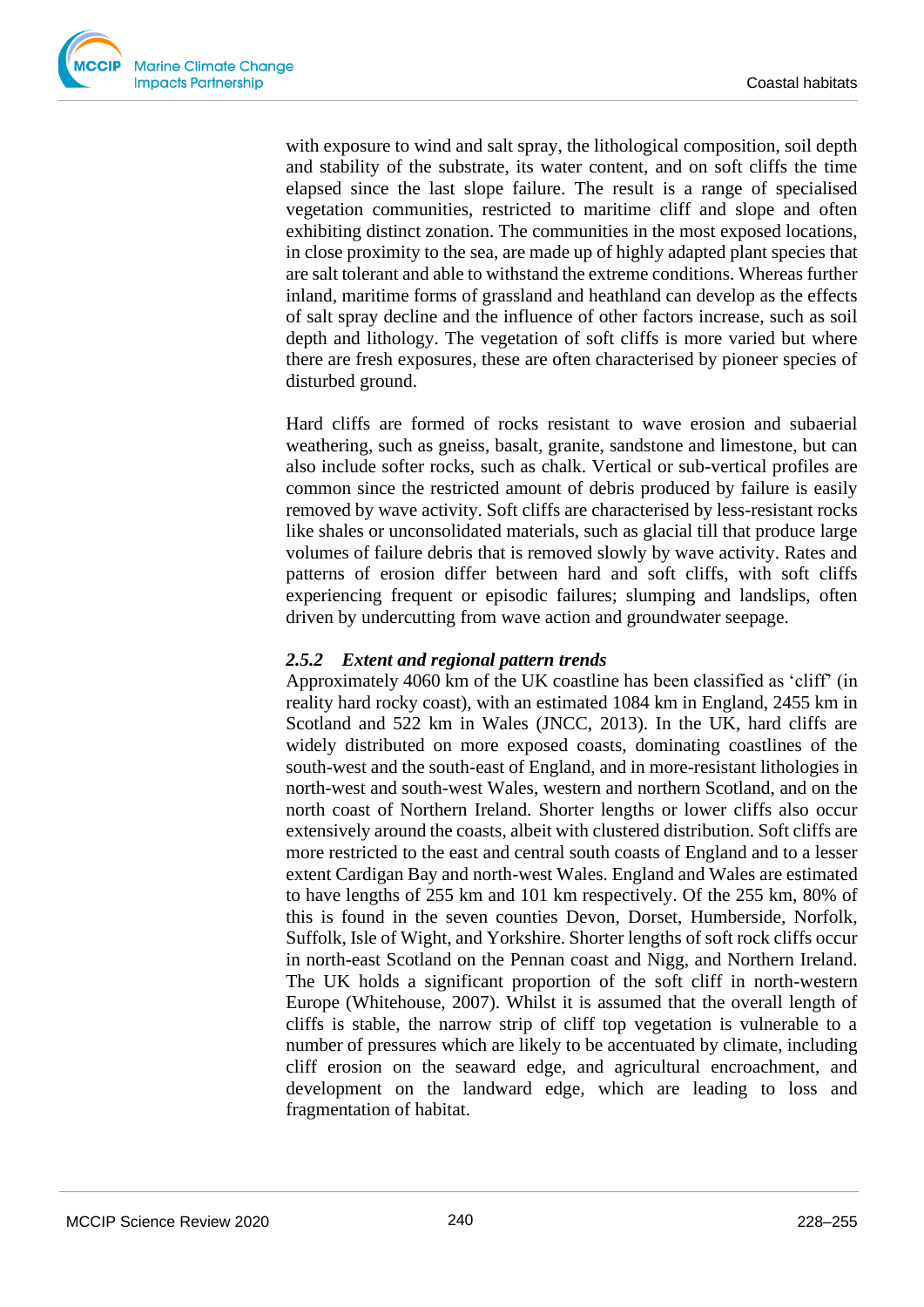

## *2.5.3 Processes (both natural and anthropogenic) likely to be affected by climate change*

Cliff profiles are highly variable given their control by both detailed structural architecture and lithology (May and Hansom, 2003), and with the geomorphological character of the hinterland. The complex interplay between atmospheric, terrestrial, and marine processes, and the controlling role of geology hinders the formulation of reliable models of coastal cliff response to climate-change effects (Masselink and Russell, 2013). Marine erosion is a critical natural function of both hard and soft cliffs, however climate change is likely to increase erosion rates through a number of pathways. Changes to the regularity and severity of storms and wave climate could alter patterns of undermining and the removal of basal sediments, and increase direct abrasive forces from wave and wind action. A study of erosion rates at two vulnerable cliffs in Cornwall during the most energetic winter (2013–2014) since 1948 recorded erosion rates at a factor three to five times larger than the long-term average (Earlie *et al.,* 2018).

Soft cliffs are dynamic in nature and erode rapidly; areas with the most-rapid rates of recession are on the south and east coasts of England. For example, Holderness cliff erosion is estimated to supply  $3M$  m<sup>3</sup> a year of fine-grained sediment into the marine system, most of which is transported to the Lincolnshire coast and the Humber (HR Wallingford, 2002). It is very likely that currently eroding stretches of coast will experience increased erosion rates due to sea-level rise (Masselink and Russel, 2013), therefore these retreating coastlines are particularly vulnerable. Increased rainfall in the future may also lead to increased slope failure, particularly affecting the movement of groundwater in softer lithologies. High levels of rain have reactivated landslides on the Dorset coast at Lyme Regis and Cayton Bay, Yorkshire.

Building defences as part of coastal erosion risk management, siting of infrastructure such as railway lines at the toe of cliffs, and modification of drainage on the cliffs have led to the stabilisation of soft cliffs; constricting sediment movement and restricting the creation of new exposures with deleterious effects for invertebrates and pioneer plant communities characteristic of these open areas of disturbed ground. Unhindered dynamic processes, such as erosion and cliff failure and unimpeded drainage, are critical to soft cliffs retaining their invertebrate interest (Howe, 2015). Because the frequent failure of soft rock cliffs propagates inland to threaten human assets, such cliffs with no artificial coast protection are a rare resource in the British Isles and in Western Europe. Schemes to extend or replace coast protection are still being proposed, often in response to reactivation of landslides.

Soft cliff erosion is an important source of sediment for other coastal habitats, such as dunes, shingle, and saltmarsh. These dynamic coastal systems have the potential to be self-regulating in the face of rising sea levels (Natural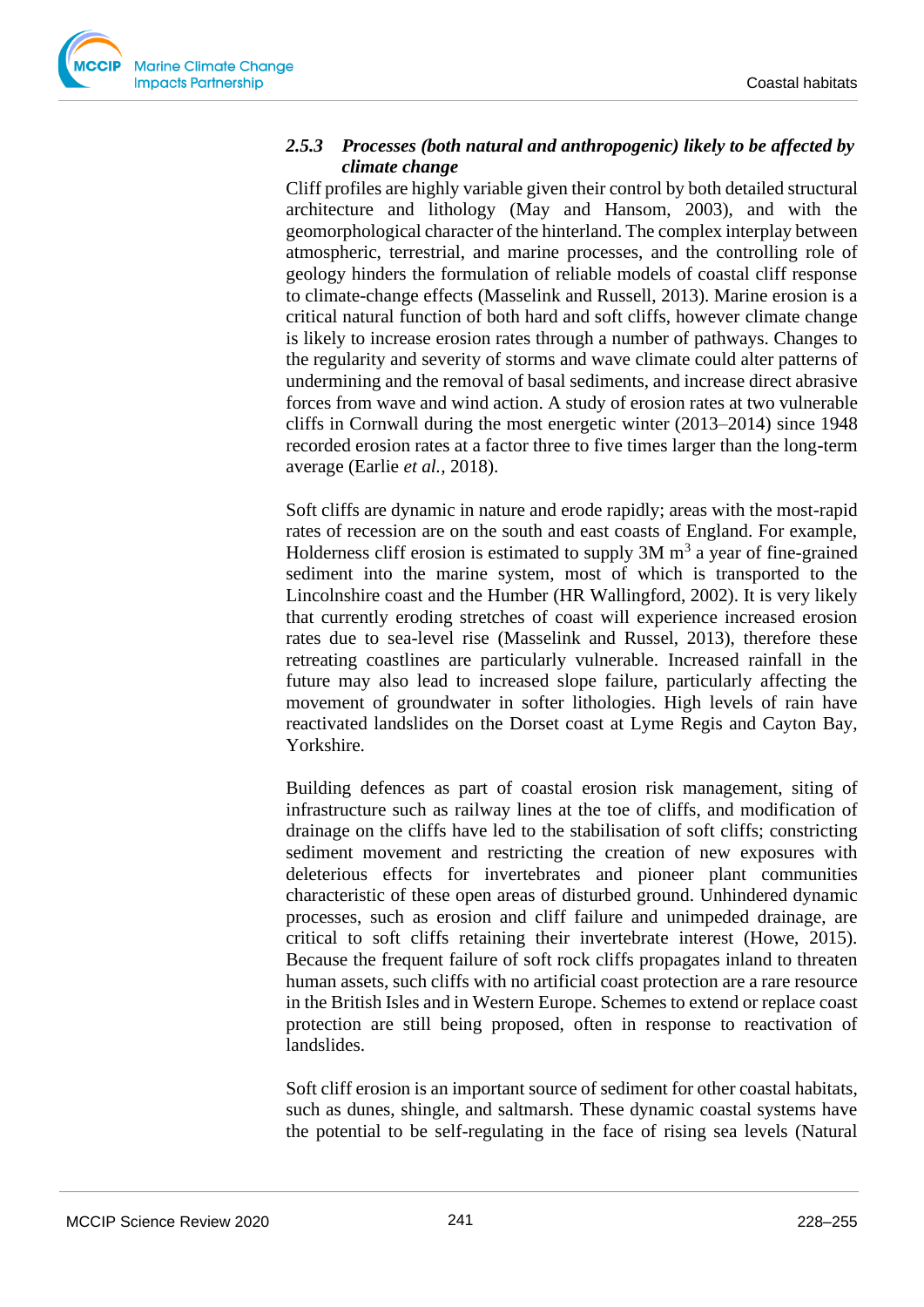

England and RSPB, 2014). However, sediment availability is a critical factor in enabling these habitats to adapt. Protection of the base of cliffs stops erosion, but prevents the introduction of eroded cliff material into the nearshore sediment system, which may also have a deleterious effect on downdrift beaches (Masselink and Russell, 2013). It is estimated that in the 100 years up to the 1990s, 860 km of coast protection works have been constructed to reduce erosion (Lee, 2001), reducing sediment input by an estimated 50%.

# **3. WHAT COULD HAPPEN IN THE FUTURE?**

## **3.1 Saltmarsh**

Further loss of saltmarsh habitat is likely in the near future. Relative sea-level rise will mean deeper waters and bigger waves will reach saltmarsh, causing erosion at the seaward edge. This eroded sediment is then deposited landwards– a process known as 'roll over' allowing the saltmarsh to accrete vertically (Pethick, 2006). However, in the UK, much of the extent of estuaries are bounded by artificial static sea defences, meaning that landward migration of habitat is unable to occur. This process is known as 'coastal squeeze'. Other human activities at the coast, such as dredging, also potentially increase the vulnerability of marshes to climate change. This diminishes and disrupts the natural sediment supply which will slow down saltmarsh growth, further reducing its natural recovery capacity and resilience (MCCIP, 2018).

Some ongoing loss of habitat will be mitigated by the increased interest in restoration. However, research suggests that restoration of saltmarsh may not recreate habitat that functions, or provides ecosystem services equivalent to those from natural systems. The timescale for restored sites in the UK to attain equivalent soil C pools has been estimated as approximately 100 years (Burden *et al*., 2013), whereas it can also take many decades for plant communities in restored marshes to resemble those of natural marshes, if indeed at all (Mossman *et al*., 2012). Furthermore, as plant diversity has been linked to soil stability (Ford *et al.*, 2016), and species richness is known to be lower in restoration sites (Garbutt and Wolters, 2008) than natural saltmarshes, habitat to mitigate loss may prove to be less resilient in the face of changing climatic conditions such as increased wave energy.

# **3.2 Machair**

Machair is arguably as much a socio-economic feature as an ecological one, and the two should be linked at policy level if effective conservation of the habitat is to be achieved (Angus, 2001). With much of the machair low-lying and thus subject to marine or freshwater flooding, the integrity of the higher dune ridge that separates the machair from the Atlantic seaboard, is critical. Where there is erosion, it can result in 'roll over' of the dune on to the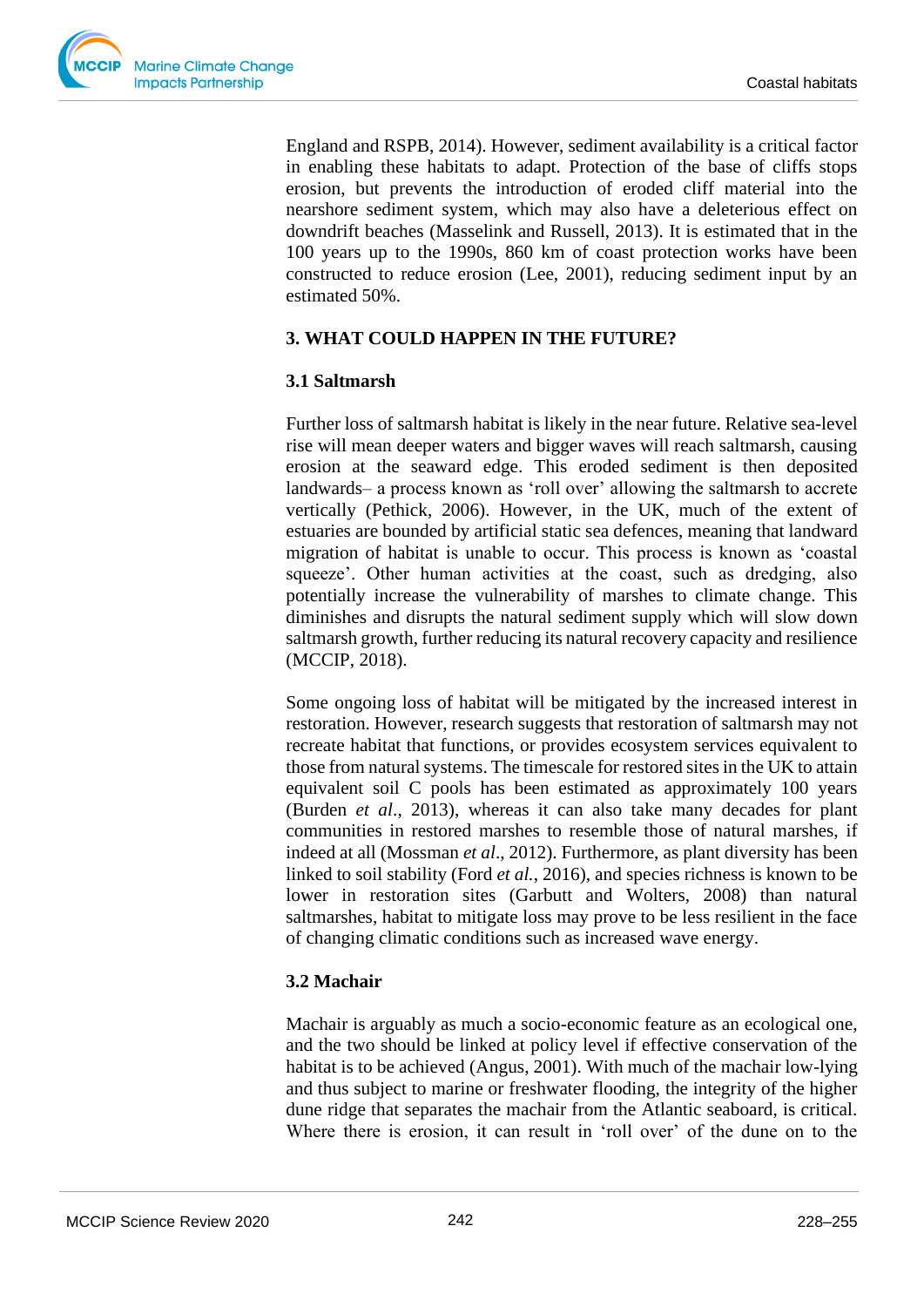machair, re-circulating sand within the wider system. It has been assumed (perhaps wrongly) that the landward movement of sand applies across the extent of the system involved, but while habitats are capable of rollover, land tenure is fixed. Land was allocated to crofts only after long periods of campaigning, and the attachment to land in the machair areas is exceptionally strong. As with many other coastal habitats, human response to climate change could be more problematic for the environment than the climate change itself, and it is essential that any adaptation is as well informed as it can be (Angus, 2018). There are also socio-economic influences that are critical to all the machair islands that may be external to the habitat but have the potential to affect (usually negatively) active crofting, such as transport provision, employment, and civil infrastructure, especially in areas experiencing declining and/or ageing population.

Dynamic Coast [\(www.dynamiccoast.com\)](http://www.dynamiccoast.com/) has identified significant areas of change in beach systems in the machair islands. In the Western Isles of Scotland, the extent of erosion has reduced since 1970 relative to the historical period (1880s–1970), from 16% to 13%, while the extent of accretion has increased slightly from 11% to 12%. These figures should not be interpreted as balancing each other out as impacts vary from site to site and even within sites. Notably, average rate of retreat has quickened from the historical to the recent period (0.6 to 1.3 m per year) whilst accretion has fallen slightly from 0.9 to 0.8 m per year. Systems on islands such as Baile Sear and peninsulas such as Aird a'Mhòrain (both in North Uist) were particularly prone to erosion on their east coasts (Hansom *et al*., 2017). The situation in Tiree involved higher rates of existing and predicted erosion; the area of An Riof was particularly vulnerable, as there is an extensive area of very low-lying land inland of the eroding dune ridge of Tràigh Bhàgh (Fitton *et al*., 2017).

Machair has evolved over millennia in association with varying sea levels and human management, and has survived over this period in an area of extreme climate. It might be that the habitat as a whole (i.e. in the machair system sense) will prove resilient as it has in the past, but the role of people in this environment, and their response to change, is likely to be a pivotal aspect of machair's future: the habitat as a whole could well prove resilient, but the added value provided by human input is arguably more vulnerable.

## **2.3 Sand dunes**

With respect to wind speeds, modelling experiments on French dunes suggest that more-frequent storms have less impact than overall increases in wind speed intensity, while net shifts in the dominant wind direction may alter rates of dune movement (Gabarrou *et al*., 2018). In dry dunes, increased summer drought is likely to result in soil-moisture limitation of growth of many vascular plants, leading to increases in cover of drought-adapted mosses and lichens. Fuzzy bioclimatic modelling in Denmark and Europe of 81 species,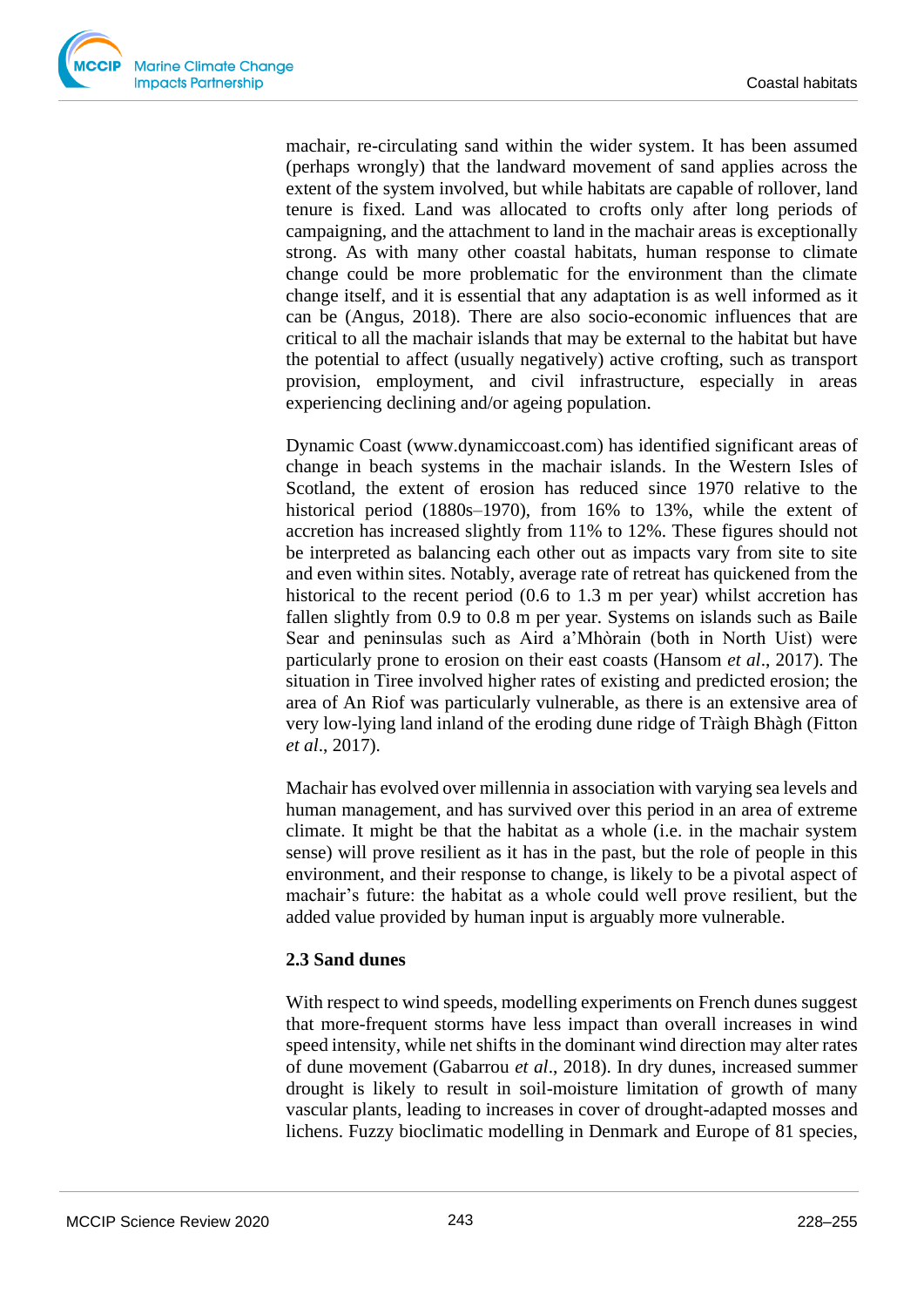including many coastal species, suggested that roughly 75–85 % might show a decline in Denmark (at similar latitude to northern Britain) under different climate-change scenarios (Normand *et al*., 2007).. However, some species are likely to benefit. Species predicted to expand their range in Denmark, and by extension the UK, were *Beta vulgaris, Glaucium flavum, Salsola kali,* and *Sanguisorba minor*. Species predicted to decline in range included *Cochlearia officinalis, Fillipendula ulmaria, Honkenya peploides, Potentilla anserina* and *Salix repens* (Normand *et al*., 2007).

With respect to water tables, UK modelling suggests that dune water-tables may drop by over 1 m by 2080 (Clarke and Ayutthaya, 2010), while morerecent evidence demonstrates plant community shifts and changes in nitrogen cycling resulting from much smaller changes in water tables (Rhymes *et al.*, 2016; 2018).

# **2.4 Shingle**

Shingle habitats develop in highly dynamic situations, so in theory could adapt to rising sea levels as plants colonise re-worked shingle deposits. Sites might become smaller or take a different form, with some of the more-mature communities reverting to vegetation more typical of the seaward forms. Such shifts are part of the overall dynamics of the habitat type and have been identified at Dungeness as part of the vegetation sequence (Ferry et al., 1990). However, the majority of English sites have been modified by coastal management, and the ability for natural landward transgression is limited by sediment supply. The breakdown of barrier beaches is a key risk for many locations and there is limited understanding of how this process happens amongst flood risk management engineers. Lack of appreciation that barriers need to move will lead to increased risk of breakdown. Barriers that are allowed to roll back are more resistant to breaching, but this needs to be planned and there are implications for other wetland or terrestrial habitats behind them. Where it cannot adjust by moving landwards, the profile is likely to further erode and steepen, which can also in turn increase nearshore wave energy. The importance of the sediment supply and processes in the inter-tidal and sub-tidal areas also need to be taken into account for both large and small systems. Increases in wave heights could also be an issue (Masselink and Russel, 2013).

Risks to shingle aquifers from a combination of sea-level rise forcing saline intrusion and reduced summer rainfall, particularly in east and south England where some of the key shingle sites occur, could be problematic especially where these are used as public water supplies, as is the case at Dungeness, Kent (Denge gravel aquifer). Here, groundwater levels influence the vegetation of the shingle and open-water areas important for wintering birds. A balance between abstraction and recharge will help safeguard groundwater levels and prevent saline intrusion of the aquifer. The aquifer requires close monitoring and is subject to specific drought restrictions (Natural England,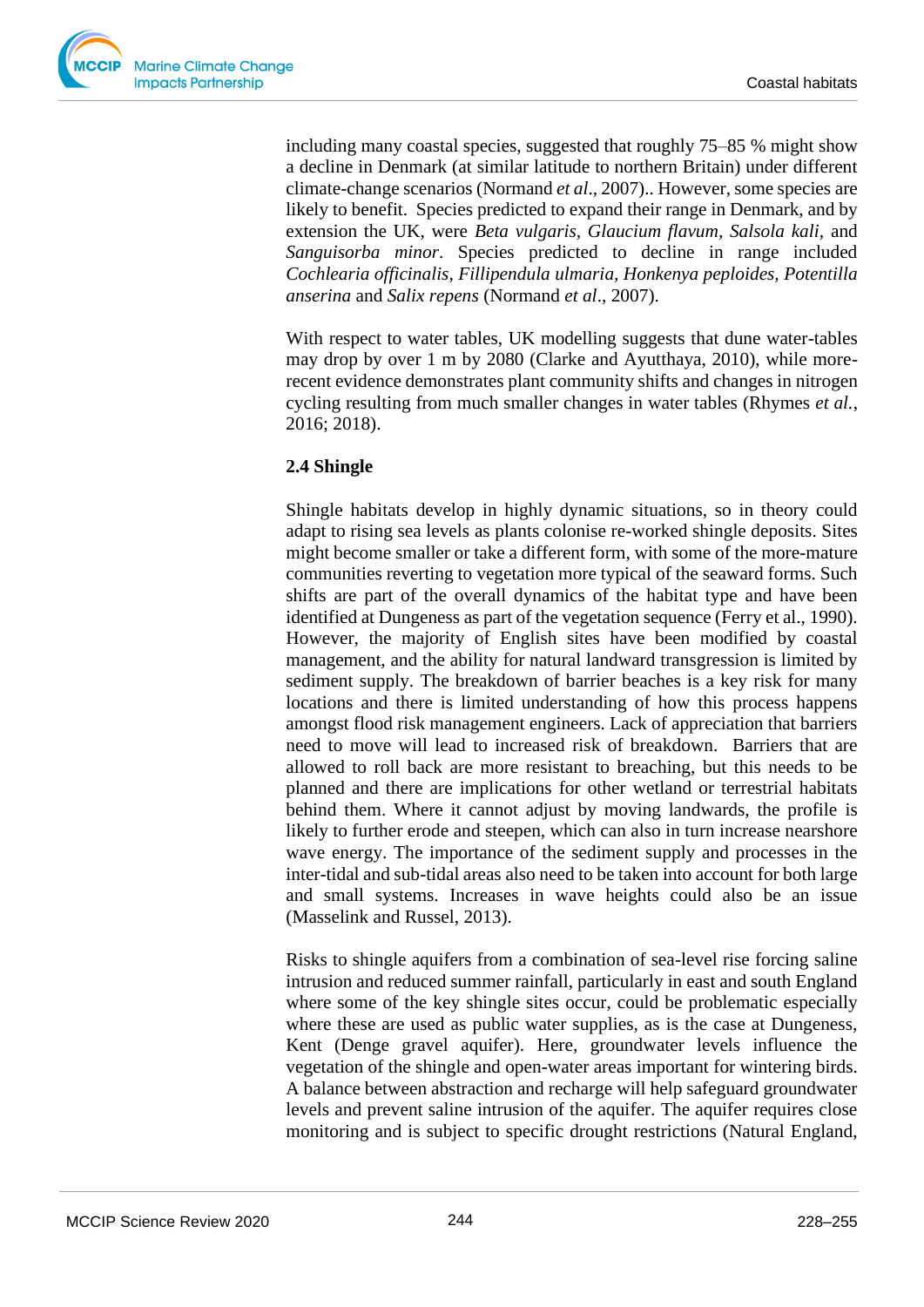2013). Shingle structures have limited surface water retention, and are strongly dependent on rainfall (Davy *et al*., 2001), therefore extended dry periods in spring could alter vegetation and the existing thin soils, thus reducing resilience to other forms of damage.

Jones *et al*. (2013) point out that the scarce nature of this habitat could lead to low recolonisation rates after disturbance. Changes in patterns of precipitation or temperature will affect vegetation composition. Water retention is poor and evapo-transpiration is likely to increase year round but particularly in autumn and summer, leading to greater impact of summer droughts. Shingle systems will therefore undergo long-term change as well as change in response to extreme events. The latter appear to be more frequent which means that planning for change – vital for the continued existence of this and other coastal habitats – must begin now so that necessary adaptations can be started.

# **2.5 Maritime cliff and slope**

Under climate change, sea-level rise and changes to the wave climate (storminess and prevailing wave direction) will impact erosion rates (Masselink and Russel, 2013). On hard cliffs, rocky shore platforms may have more marine scour/wave attack at cliff foot due to beach lowering, and may ultimately be lost with sea-level rise, because they cannot accrete like soft sediments. Headlands form natural hard points and may promote changes in the shape of intervening bays and beaches. Both hard headlands and rocky shore platforms can also provide protection for other coastal habitats, such as perched saltmarsh, erosion of these structures would result in the decline and eventual loss of the habitats they protect. Land use such as intensive agriculture and development along cliff tops means the coastal slope habitats are often only found in a fragmented narrow band. Habitat loss and fragmentation due to a combination of coastal retreat and lack of space for cliff top habitats to rollback is a serious risk to both coastal slope vegetation and invertebrates reliant on cliff top habitat for both breeding and foraging. Over land the projected general trends of climate changes in the 21st century, predict warmer, wetter, winters and hotter, drier, summers (UKCP18) with greater increases in maximum summer temperatures over the southern UK compared to northern Scotland (UKCP18). Warmer temperatures could lead to changing patterns and distribution of vegetation and species. Warmer temperatures and increased disturbance may favour invasive species, for example the introduced alien Hottentot fig (*Carpobrotus edulis*) grows at 50 cm per year and smothers important native species on cliffs in southern England resulting in a change in species composition and a need for management (Frost, 1987). Movement of thermophilic species north with increasing temperatures could occur, however this will be dependent on habitat connectivity. Connectivity of the sea-cliff habitat is naturally restricted by the physical nature of the coast and is in itself affected by increases in cliff erosion rates driven by climate change. Reduced summer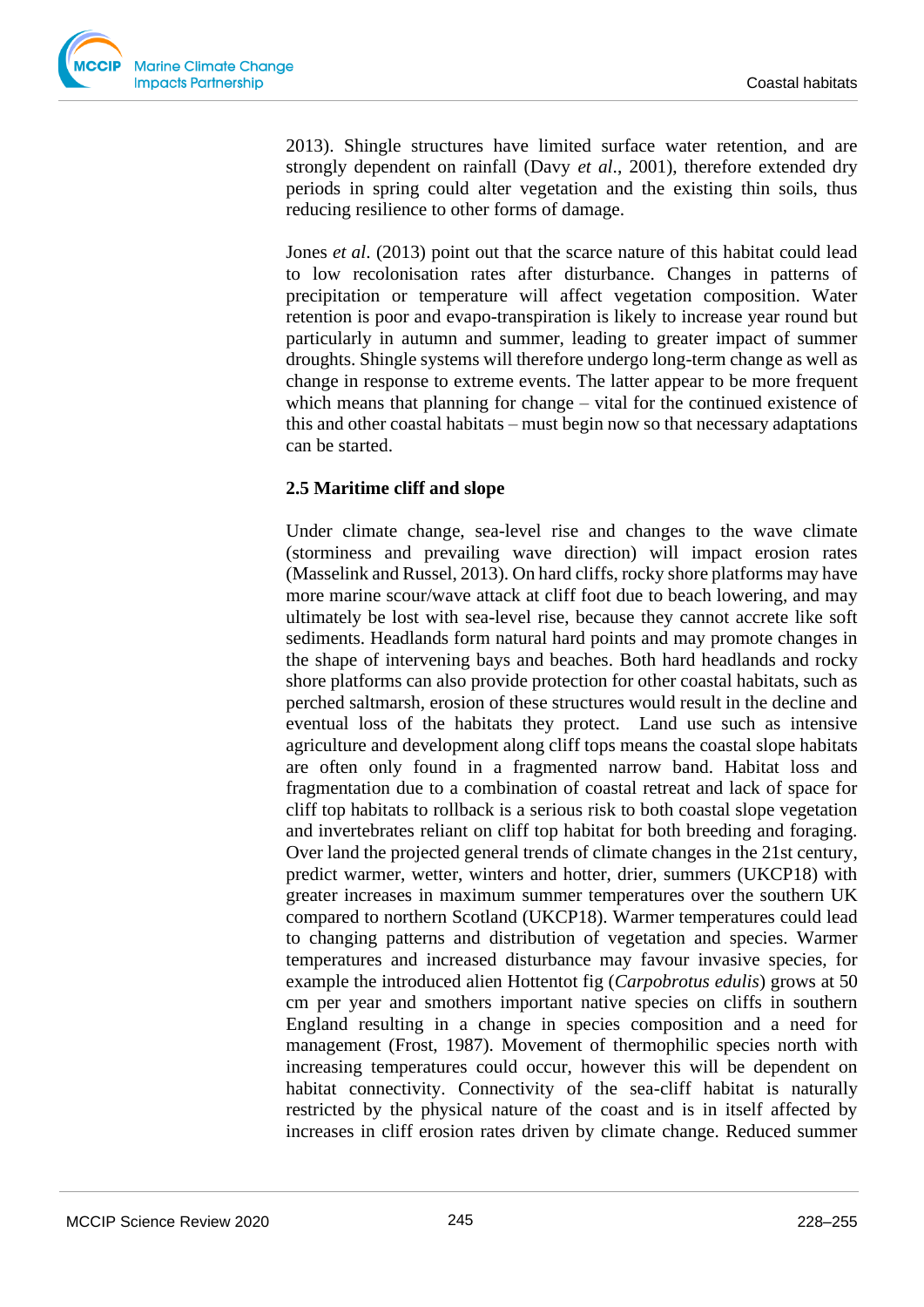rainfall, which is most likely to be greatest in the south of England (UKCP18), could lead to increases in salinity in some coastal habitats leading to increases in salt-tolerant species (Mossman et al., 2015). Increased winter rainfall combined with milder winter temperatures could enable more competitive grasses to survive on the shallow clifftop soils (Natural England and RSPB, 2014). UK climate change projections show a pattern of larger increases in winter precipitation over southern and central England, and some coastal regions towards the end of the century (UKCP18).

In soft cliffs, increased winter rainfall may promote greater risk of landslides. Old landslide complexes are likely to reactivate more rapidly than expected as groundwater pressure increases. The balance of bare ground to successional vegetation may be altered on soft cliffs, with potential loss of mosaics important for scarce invertebrates, but conversely may create greater areas of the new habitat necessary for early successional species. The increasing instability and elevated erosion rates driven by sea-level rise could lead to more demands for coast protection on the already depleted soft-cliff resource.

# **4. CONFIDENCE ASSESSMENT**

The levels of confidence assigned to the current and future impact of climate change on coastal habitats remains the same as previous reporting in 2010 and 2013. Though there is a great quantity and quality of data available it is still difficult to fully understand the impact of climate change across the diverse habitats of the UK.

Within saltmarsh uncertainties remain in respect to interaction between stressors and the natural erosion/accretion phases (Bouma *et al*., 2016). Impacts of climate change on geomorphology and plant ecology are well understood, but little is known about impacts on other functional groups like microbes and animals (Evin *et al*., 2002). Shingle systems are increasingly studied in terms of their response to storm events. There is high confidence that systems will change, but lower confidence in how they might change, due to the need to understand sediment budgets. There is less information on the vegetation changes driven by increased temperatures and shifts in rainfall patterns. However, the systems support naturally drought-tolerant vegetation. In terms of cliff erosion there is a medium to high confidence of the process governing soft cliff erosion, but this is in primarily in England where there is less data on hard cliffs. Predicting cliff retreat still remains difficult and is the largest technical hurdle in assessing the impacts of climate change on cliffs. As with shingle, research relating to climate change impacts on vegetation is low.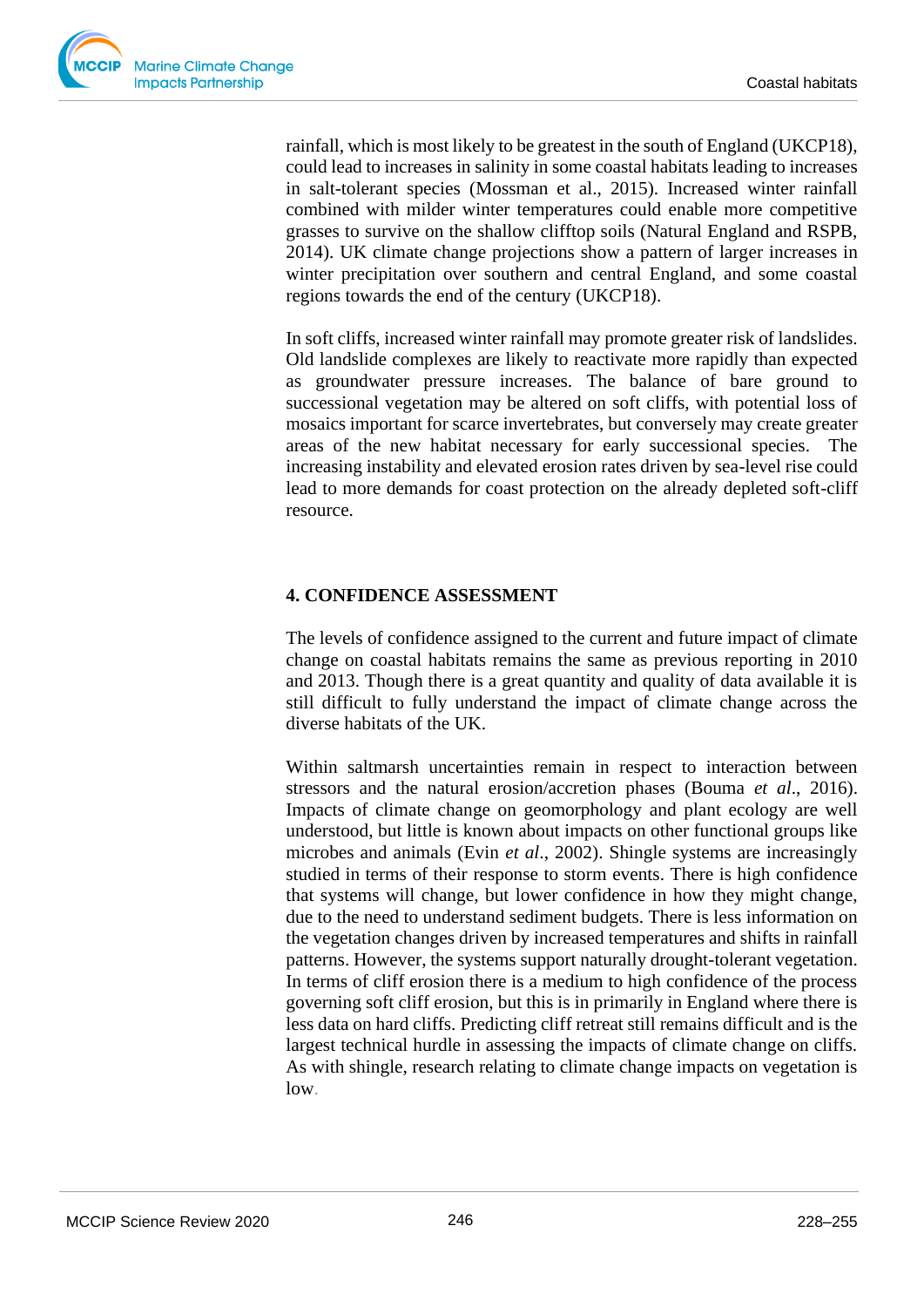





#### **4.2 What could happen in the future?**

## **5. KEY CHALLENGES AND EMERGING ISSUES**

#### **5.1 Challenges**

#### *5.1.1 Accounting for coastal habitats in national greenhouse gas inventories*

The carbon sequestered in vegetated coastal ecosystems, such as saltmarshes, has been termed 'Blue Carbon' ('Blue C') and there has been considerable recent attention to the potential role it could play in climate mitigation. For example, in Scotland, Blue C is mentioned in the Climate Bill and plan up to 2032. In 2014, the Intergovernmental Panel on Climate Change (IPCC) published guidelines on how to include wetland drainage and rewetting activities in national greenhouse gas (GHG) inventories, including that from coastal wetlands. By reviewing the global literature, default emission factors have been proposed for drainage and rewetting as a 'Tier 1' approach, with the suggestion that country-specific ('Tier 2') defaults should be developed using empirical data. A further step would be to develop 'Tier 3' approaches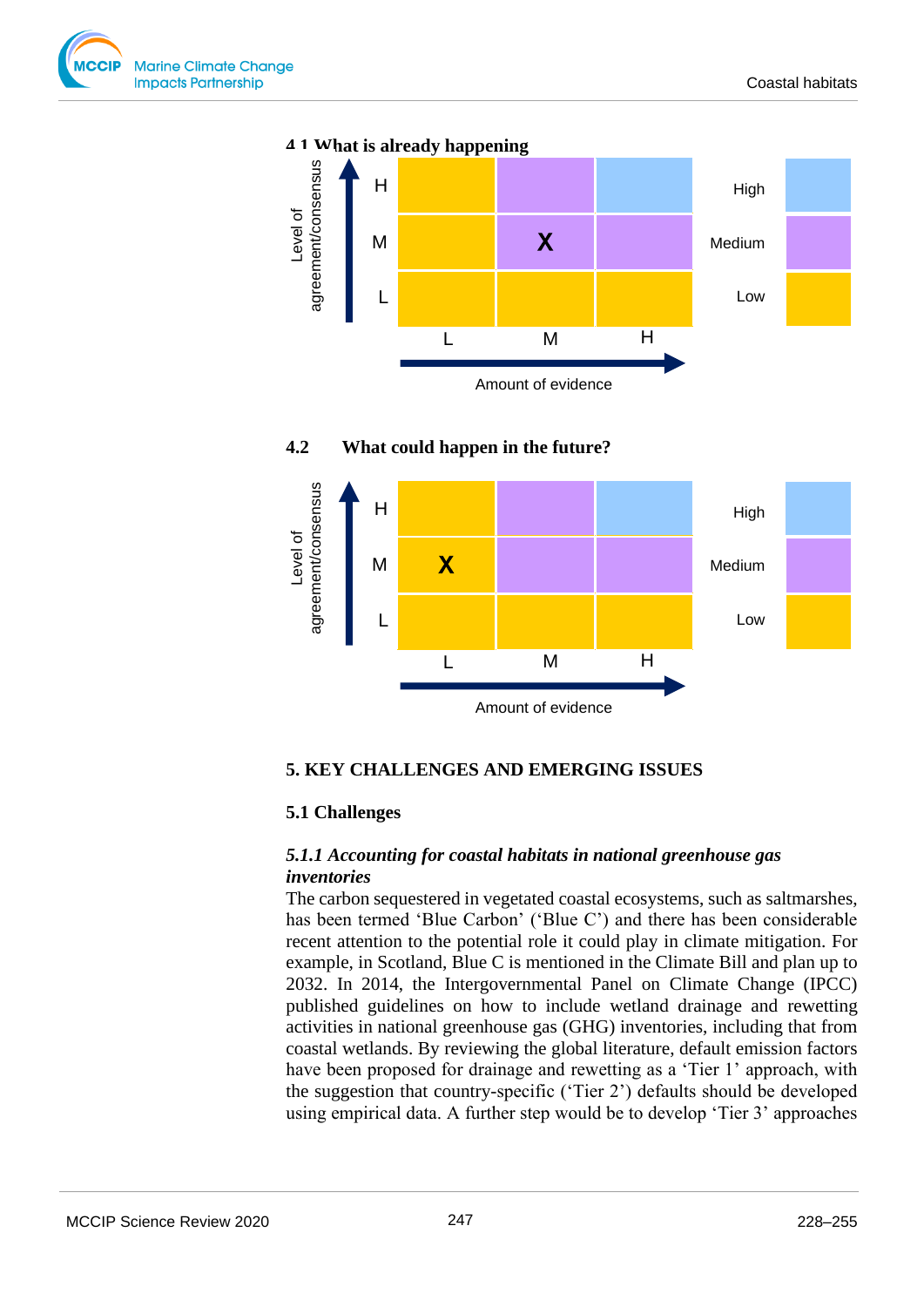using process models that take account of change over time and response to differing environmental factors. However, quantitative empirical data on rates of carbon accumulation following restoration or drainage of habitat in the UK remain scarce and presents a challenge to the scientific community. It has also been noted that little understanding currently exists on how coastal carbon accumulation rates will change with a changing climate (Chmura, 2011), with some evidence that the net impact of climate change (based on sea-level rise and increased temperatures) will likely increase carbon burial in the first half of the  $21<sup>st</sup>$  century (Kirwan and Mudd, 2012), and slightly decrease in the second half of the century. There are global programmes working to mitigate climate change through the restoration and sustainable use of coastal and marine ecosystems, notably The Blue Carbon Initiative, and The International Partnership for Blue Carbon.

#### *5.1.2 Linking the land to the sea: Carbon perspective*

Coastal habitats that sit on the fringe of the terrestrial environment tend to be overlooked by both the terrestrial and marine research communities, but these systems at the land-ocean interface are important links between terrestrial and marine ecosystems. Globally there has been a recent concerted effort to understand the transfer of carbon from the terrestrial to marine environment (Cui *et al*., 2016; Smeaton and Austin, 2017). For example, saltmarsh is known to capture and bury terrestrial and marine-derived carbon (Chmura *et al*., 2003; Van de Broek *et al*., 2016), but these carbon-transfer studies treat coastal habitats as passive environments which purely facilitate the transfer of carbon across the land–ocean interface. Currently the NERC C-SIDE (Carbon Storage in Intertidal Environments) project seeks to quantify the terrestrial carbon contribution to saltmarsh in the UK and to better understand the role of saltmarsh in the global carbon cycle. Future changes in climate could potentially disturb these carbon dynamics by increasing the input of terrestrial derived carbon to the intertidal and marine environments, but the true consequences of a changing climate on carbon across the land-ocean interface is largely unknown. To understand the linkages between the terrestrial, intertidal, and marine environments, and the impact of a changing climate, a true multidisciplinary catchment to coast approach is required. The NERC-funded project LOCATE (Land Ocean Carbon Transfer) is currently researching the fate of terrestrial organic matter from land to sea with a particular focus on estuaries and coastal waters. An objective of this project is to build a new model of organic matter cycling in both marine and freshwaters to predict the future evolution of the land to sea carbon flux.

# *5.1.3 Coastal squeeze*

Coastal systems are naturally dynamic and intrinsically resilient to change. For example, they can be self-regulating in response to sea-level rise, but only if both an adequate sediment supply and space for landward migration are maintained. However, natural coastal environments have been altered over many decades by the construction of hard coastal defences, with development on the coast not taking long-term stability into account (CCC, 2018). The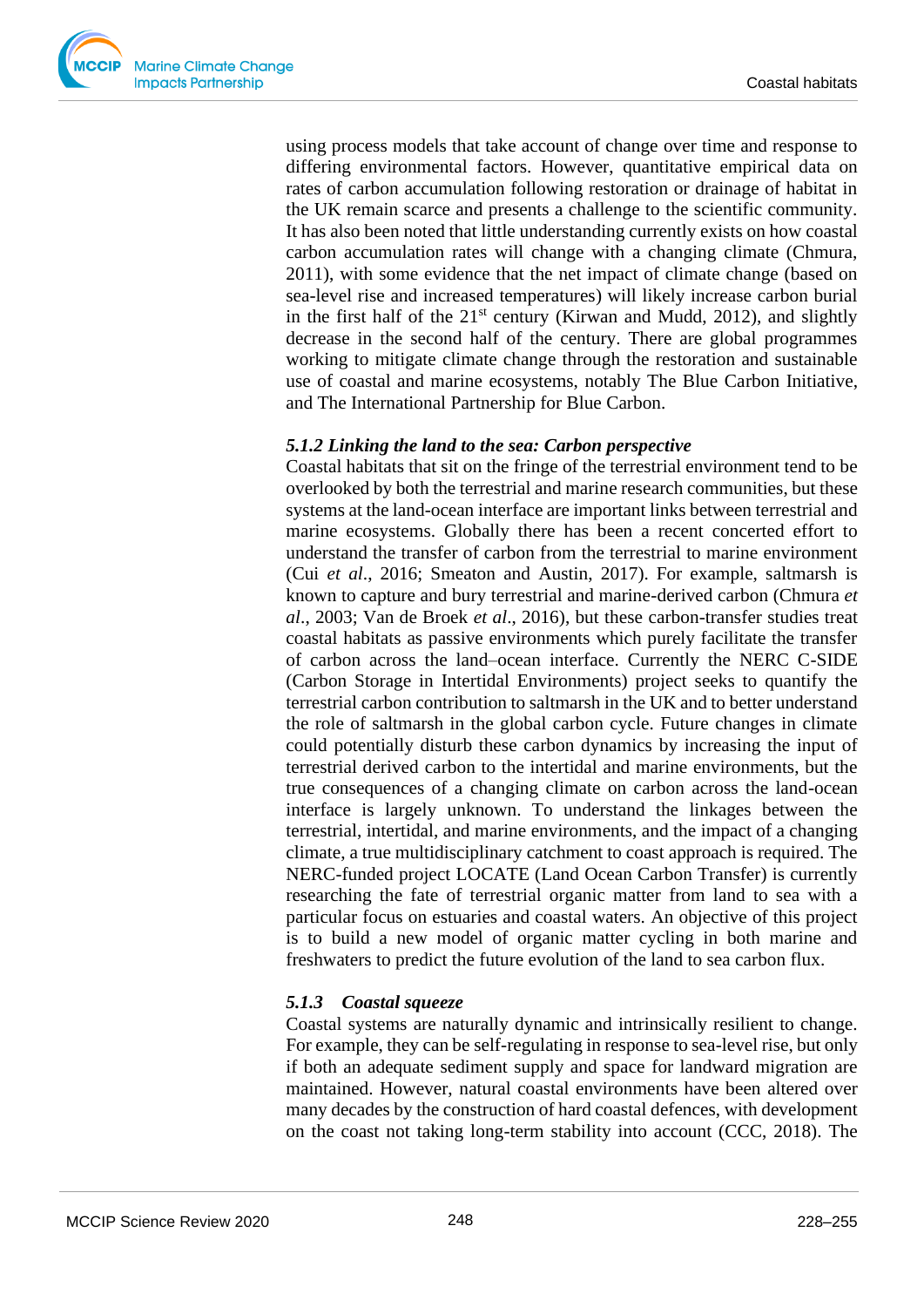

inability of coastal systems to migrate inland due to artificial, static, sea defences is known as 'coastal squeeze'.

The Committee on Climate Change (2018) has predicted that climate change will exacerbate the exposure of the English coast to flooding and erosion, and that the present approach to coastal management is unsustainable. Creating more-natural shorelines to restore the function of natural coastal processes, whilst promoting cultural acceptance of the dynamic nature of these habitats, is needed in the future.

## **5.1 Emerging issues**

#### *5.2.1 Managing and working with the natural environment: sand, sediment, and shingle recharge*

Sediment recharge (using sediment derived from either dredging, or material 'recycled' from areas of accretion along the foreshore) is increasingly being used to counter erosion in coastal areas where sediment supply is limited. Sediment supply can be reduced where sea-level rise increases distance between offshore deposits and the coast, exacerbated by reduced inputs where coastlines are modified by hard engineering. By introducing sediments near the intertidal area to be re-deposited on the coast via natural processes, the aim is to maintain habitat, and in many instances also a standard of flood defence using a form of 'soft engineering' which works with coastal processes. Recharge is also used directly in restoration projects to raise the land surface level before reconnection to the tide (ABPmer, 2017). Largescale shingle recharge, similar to the 'Sand Engine' in The Netherlands (primarily aimed at dune restoration, Stive, *et al*., 2013), is being mooted as an approach for parts of England's south and east coasts that could work with natural processes and lead to more-natural function (Cowling, 2016). However, as shingle vegetation can only develop above the high tide mark and designs do not yet appear to take this into account, it is uncertain whether this could offset some of the likely climate-change related changes expected in shingle habitats.

The concept of working with natural processes is being used in sand-dune restoration activities both ongoing and planned as part of two large LIFEfunded projects in England and Wales. These projects aim to encourage natural dune dynamics to allow dune systems to self-regulate in response to climate change. There is acknowledgement that this procedure works better with large areas than small, fragmented interventions.

## *5.2.2* **Natural capital**

'Natural capital' refers to natural resources and the benefits that these resources provide. As of 2015, the UK natural capital was estimated to be £761 billion (Office of National Statistics, 2018) with 58% of this value being attributed to cultural and regulating ecosystem services (recreation, pollution removal, and carbon sequestration) – within which coastal habitats play a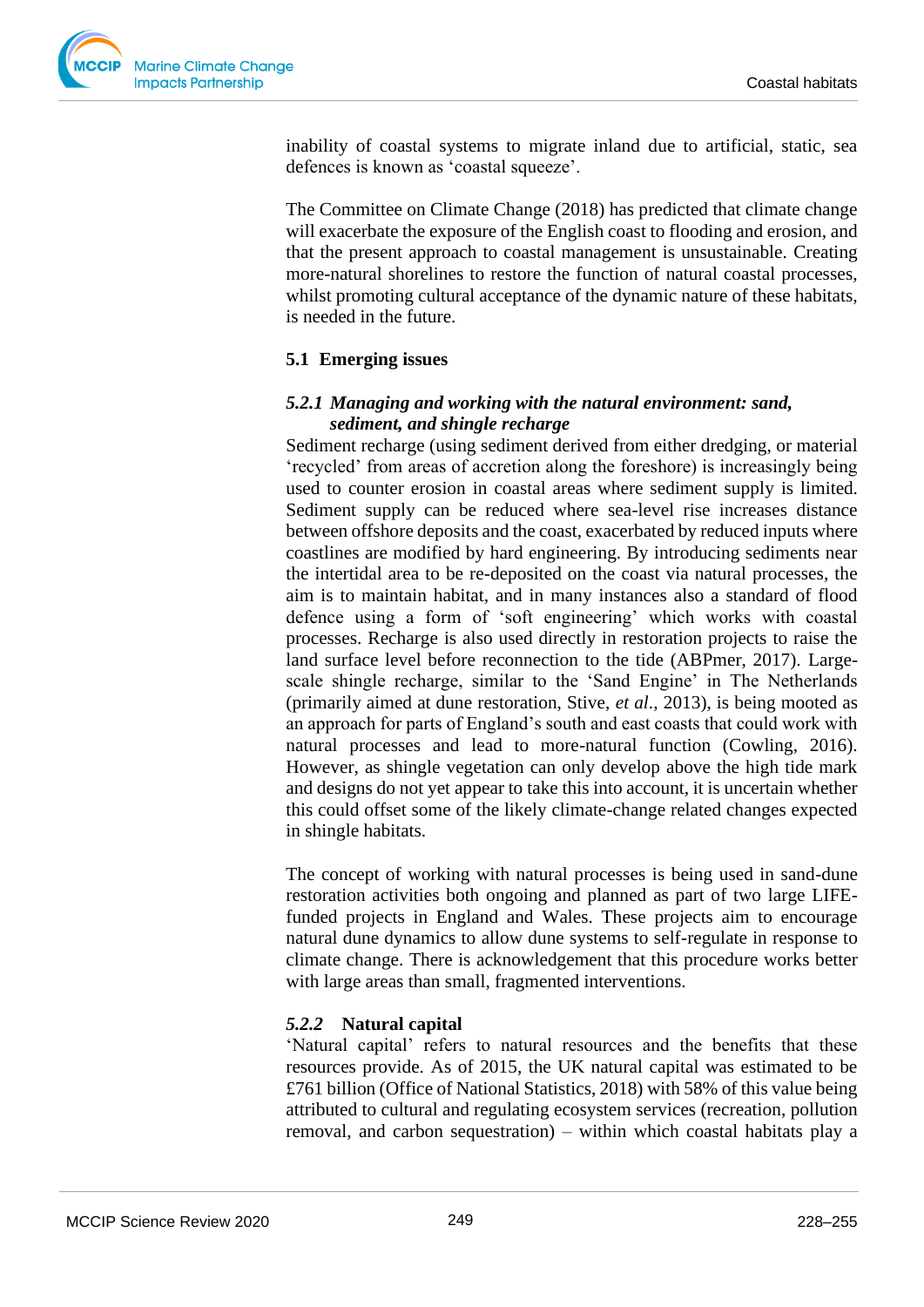

crucial role. One of the main areas of focus is the carbon sequestration of different environments. It is well known that saltmarsh is one the most efficient natural habitats at sequestering carbon (Duarte *et al*., 2005). The latest experimental carbon stock valuations (Office of National Statistics, 2016), which are still in development, do not include these habitats due partly to data limitations on the exact extent of coastal margin habitats, and the difficulty of reconciling those extents with the extent of other habitats. Previous economic valuation has suggested the carbon sequestration service that saltmarsh, sand dunes and machair will provide between 2000 and 2060 was in the region of £1 billion. It was also estimated that at current rates of natural and anthropogenic habitat loss £0.25 billion worth of carbon sequestration capability could be lost by 2060 (Beaumont *et al*., 2014). These economic valuations are built on complex but, in some cases, limited data which can be misunderstood and misused (i.e. the origins and annual fluxes of carbon into and out of saltmarsh remain poorly understood).

In the future we will need the quality and quantity of habitat data to significantly increase to allow a robust economic valuation to support policy interventions. Several ongoing and past projects (e.g. UKNEA, CBESS, COASTWEB) have applied natural capital valuation techniques to the coastal habitats, but there is still a significant need for environmental economists to work with the coastal and marine science communities to understand the complex nature of these habitats. Further, it is important to consider that a universal approach is not suitable to valuing the services coastal environments provide.

# *5.2.3 Assessing the social impact of climate change on coastal communities*

The UK is a coastal nation with a population of approximately 30 million living in urban coastal areas, 40% of all manufacturing occurs on or near by the coast, 90% of all trade comes through coastal ports, and coastal tourism and recreation support the economy of many towns and regions. Yet very little research to date has been carried out on the potential social impacts of climate change on the UK coast. There are a multitude of potential social impacts ranging from health to livelihoods. Climate change is likely to negatively affect people's health, particularly through a greater occurrence of extreme events such as flooding and heatwaves (Department of Health, 2008). It is also suggested that climate change will affect on coastal livelihoods (Zsamboky *et al*. 2011), particularly for those who depend on the coast for employment (e.g. in fishing and tourism). Areas that suffer from extreme flooding events or are considered to be at high risk may be affected economically due to reduction in housing values, development, and investment.

To tackle this, a multidisciplinary approach moving beyond the current natural/physical science viewpoint of climate change impacts is needed. Bringing together social, health, economic, and natural scientists will be the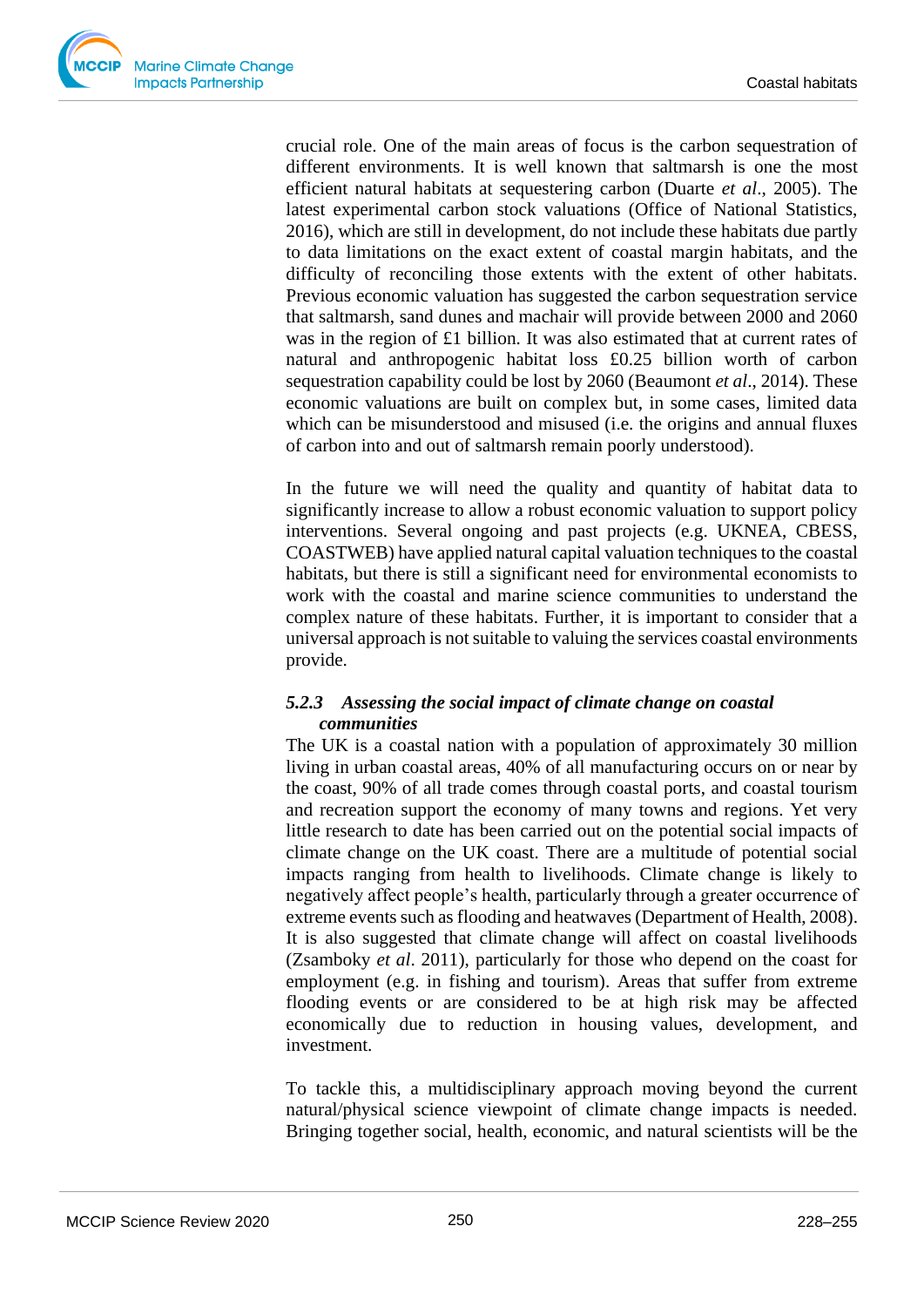

first steps to quantifying the social impact of climate change on coastal communities.

#### **Acknowledgements**

The authors would like to thank the wider team of colleagues that have helped support the production of this Report Card. CS participation with this report was supported by the C-SIDE project funded by Natural Environment Research Council (grant NE/R010846/1).

#### **REFERENCES**

- ABPmer (2017) Using Dredge Sediment for Habitat Creation and Restoration. A cost benefit review. A summary of the techniques, costs and benefits associated with using fine dredge sediment to 'recharge' intertidal habitat. *ABPmer Internal White Paper*, Report No. R.2865.
- ABPmer Online Marine Registry (2018) Database of international shoreline adaptation projects. Available online: [www.omreg.net/](http://www.omreg.net/)
- Adaptation Sub-Committee (2013) *Managing the Land in a Changing Climate*. Report to the Committee on Climate Change, https://www.theccc.org.uk/wp-content/uploads/2013/07/ASC-2013-Book-singles\_2.pdf
- Angus, S. (2001) The conservation of machair in Scotland: working with people. Coastal dune management: shared experience of European conservation practice [Houston, J.A., Edmondson, S.E. and Rooney, P.J. (eds.)]. Liverpool University Press, Liverpool, pp. 177–191.
- Angus, S. (2004) De tha machair? Towards a machair definition. *Proceedings Vol.2, Littoral 2004. Delivering Sustainable Coasts: Connecting science and policy*, Cambridge Publications, pp. 552– 558.
- Angus, S. (2006) De tha machair? Towards a machair definition. *Sand Dune Machair,* Aberdeen Institute for Coastal Science & Management, Aberdeen, pp. 7–22.
- Angus, S. (2018) Beyond the meta-ecosystem? The need for a multi-faceted approach to climate change planning on coastal wetlands: An example from South Uist, Scotland. *Ocean & Coastal Management*, **165**, 334–345.
- Angus, S. and Rennie, A. (2014) An Ataireachd Aird: the Uist storm of January 2005. *Ocean & Coastal Management*, **94**, 22–29.
- Baily, B., & Pearson, A. W. (2007). Change detection mapping and analysis of salt marsh areas of central southern England from Hurst Castle Spit to Pagham Harbour. *Journal of Coastal Research*, 1549–1564, <https://doi.org/10.2112/05-0597.1>
- Barbier, E.B., Hacker, S.D., Kennedy, C., Koch, E.W., Stier, A.C. and Silliman, B.R. (2011) The value of estuarine and coastal ecosystem services. *Ecological Monographs*, **81**, 169–193.
- Bartholomeus, R.P., Witte, J.P.M. and Runhaar, J. (2012) Drought stress and vegetation characteristics on sites with different slopes and orientations. *Ecohydrology*, **5**, 808–818.
- Beaumont, N.J., Jones, L., Garbutt, A., Hansom, J.D. and Toberman, M. (2014) The value of carbon sequestration and storage in coastal habitats. *Estuarine, Coastal and Shelf Science*, **137**, 32–40.
- Blackwell, M.S.A., Hogana, D.V. and Maltbya, E. (2004) The short-term impact of managed realignment on soil environmental variables and hydrology. *Estuarine, Coastal and Shelf Science*, **59**, 687–701.
- Boorman, L.A. (2003) Saltmarsh review. An overview of coastal saltmarshes, their dynamic and sensitivity characteristics for conservation and management. *Joint Nature Conservation Committee Report* No. 334, JNCC, Peterborough.
- Born. K. (2005) Predicting habitat change in Poole Harbour using aerial photography. In *The Ecology of Poole Harbour*, [Humphreys, J. and May, V. (eds.)]. Elsevier, London, pp. 239–253.
- Bouma, T.J., van Belzen, J., Balke, T., van Dalen, J., Klaasen, P., Hartog, A.M., Callaghan, D.P., Hu, Z., Stive, M.J.F. and Temmerman, S. (2016). Short-term mudflat dynamics drive long-term cyclic salt marsh dynamics. *Limnology and Oceanography*, **61**, 2261–2275.
- Burd, F. (1989) *The Saltmarsh Survey of Great Britain*. An Inventory of British Saltmarshes, Research and Survey in Nature Conservation No. 17, Nature Conservancy Council, Peterborough.
- Burden, A., Garbutt, R.A., Evans, C.D., Jones, D.L. and Cooper, D.M. (2013) Carbon sequestration and biogeochemical cycling in a saltmarsh subject to coastal managed realignment. *Estuarine, Coastal and Shelf Science*, **120**, 12–20, doi: 10.1016/j.ecss.2013.01.014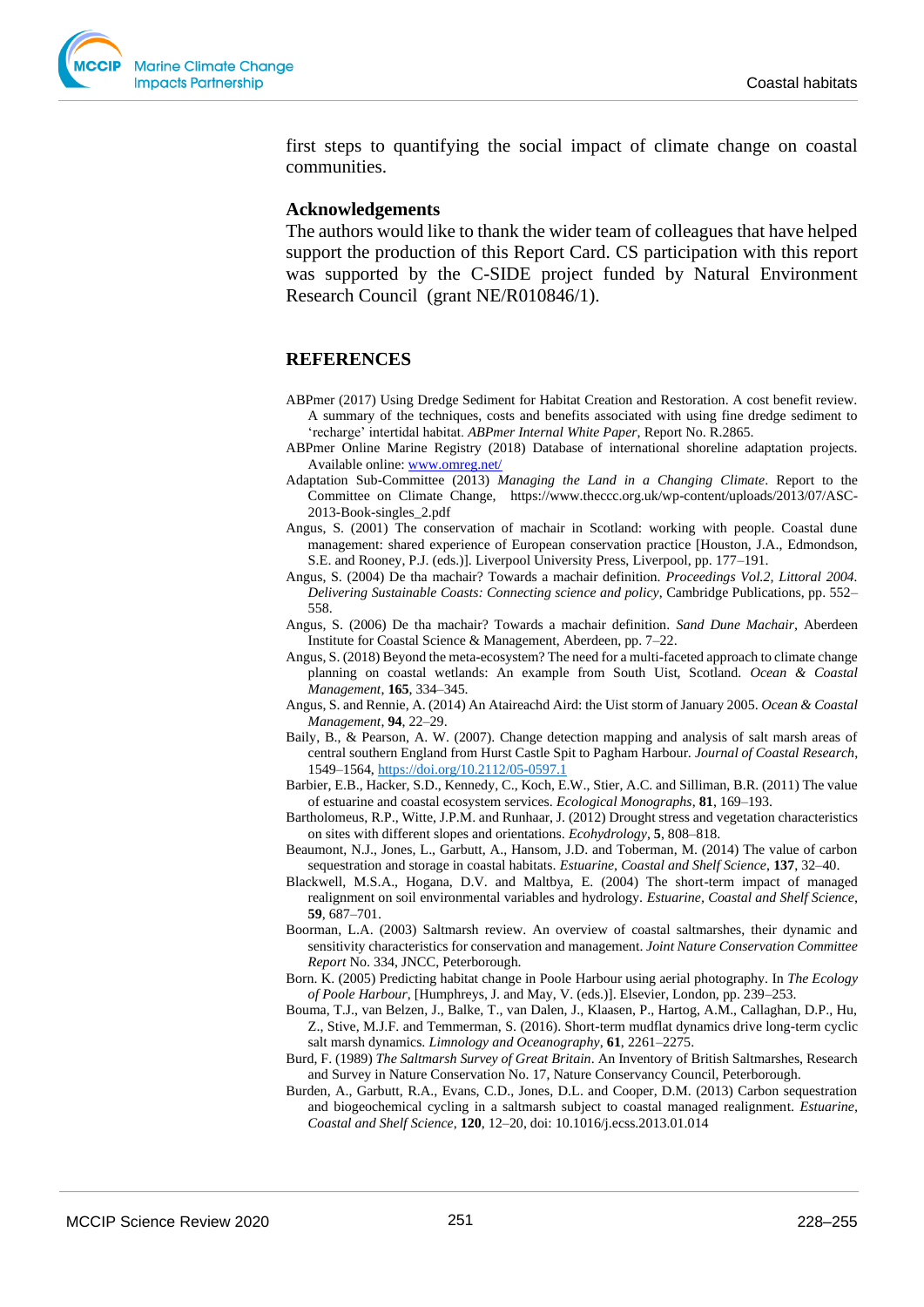CBESS (n.d.) Available online[: https://synergy.st-andrews.ac.uk/cbess/](https://synergy.st-andrews.ac.uk/cbess/)

- Chmura, G.L., Anisfeld, S.C., Cahoon, D.R. and Lynch, J.C. (2003) Global carbon sequestration in tidal, saline wetland soils. *Global Biogeochemical Cycles*, **17**, 1111, doi:10.1029/2002GB001917
- Chmura, G. L. (2011) What do we need to assess the sustainability of the tidal saltmarsh carbon sink? *Ocean and Coastal Management*, **83**, 25–31, doi:10.1016/j.ocecoaman.2011.09.006
- Clarke, D. and Ayutthaya, S.S.N. (2010) Predicted effects of climate change, vegetation and tree cover on dune slack habitats at Ainsdale on the Sefton Coast, UK. *Journal of Coastal Conservation*, **14**(2), 115–125.

COASTWEB (n.d.) Available online[: https://www.pml.ac.uk/Research/Projects/CoastWEB](https://www.pml.ac.uk/Research/Projects/CoastWEB)

Committee on Climate Change (2018) Managing the Coast in a Changing Climate, Committee on Climate Change. Available online: [https://www.theccc.org.uk/publication/managing-the-coast-in](https://www.theccc.org.uk/publication/managing-the-coast-in-a-changing-climate/)[a-changing-climate/](https://www.theccc.org.uk/publication/managing-the-coast-in-a-changing-climate/) 

Cooper, N.J., Cooper, T. and Burd, F. (2001) 25 years of saltmarsh erosion in Essex: Implications for coastal defence and nature conservation. *Journal of Coastal Conservation,* **9**, 31–40.

Cowling, M. (2016) A Shingle 'Engine' for Slaughden? Suffolk Coast Forum (SCF), 3rd February 2016, The Crown Estate. Available online: [http://www.greensuffolk.org/assets/Greenest-County/Water--](http://www.greensuffolk.org/assets/Greenest-County/Water--Coast/Suffolk-Coast-Forum/SlaughdenShingleEngineSuffolkCFFeb2016.pdf) [Coast/Suffolk-Coast-Forum/SlaughdenShingleEngineSuffolkCFFeb2016.pdf](http://www.greensuffolk.org/assets/Greenest-County/Water--Coast/Suffolk-Coast-Forum/SlaughdenShingleEngineSuffolkCFFeb2016.pdf)

C-SIDE (n.d.) Available online: https://www.c-side.org/

- Cui, X., Bianchi, T. S., Savage, C. and Smith, R.W. (2016) Organic carbon burial in fjords: Terrestrial versus marine inputs. *Earth and Planetary Science Letters*, **451**, 41–50, https://doi.org/10.1016/j.epsl.2016.07.003
- Curreli A., Wallace H., Freeman C., Hollingham M., Stratford C., Johnson H. and Jones, L. (2013) Eco-hydrological requirements of dune slack vegetation and the implications of climate change. *Science of the Total Environment*, **443**, 910–919.
- Dargie, T. and Duncan, K. (1999) The Sand Dune Vegetation Survey of Scotland. In *Scotland's Living Coastline* [Baxter, J.M. Duncan, K., Atkins, S. and Lees, G. (eds)], The Stationery Office, London.
- Davy, A.J., Willis, A. J. and Beerling, D. J. (2001) The Plant Environment: Aspects of the Ecophysiology of Shingle Species. In *Ecology and Geomorphology of Coastal Shingle* [Packham, J.R., Randall, R.E., Barnes, R.S.K. and Neal, A. (eds)], Westbury Academic and Scientific Publishing, Otley.
- Department of Health (2008) *Health Effects of Climate Change in the UK 2008*. An Update of the Department of Health report 2001/2002. Available online: https://pdfs.semanticscholar.org/8df9/e5f586521f5f35f1a903c3497c2093595d3f.pdf
- Doody, J.P. (2008) *Saltmarsh Conservation, Management and Restoration*, Coastal Systems and Continental Margins Series, Springer, USA.
- Doody, J.P. (2013) *Sand Dune Conservation, Management, and Restoration*, Springer, USA.
- Dornbusch, U., Bradbury, A., Curtis, B. and Lane, G. (2010) *Beach management plans for mixed beaches: Review and ways forward*. Available online: [https://www.se-coastalgroup.org.uk/wp](https://www.se-coastalgroup.org.uk/wp-content/uploads/2013/10/Beach-management-plans-for-mixed-beaches.pdf)[content/uploads/2013/10/Beach-management-plans-for-mixed-beaches.pdf](https://www.se-coastalgroup.org.uk/wp-content/uploads/2013/10/Beach-management-plans-for-mixed-beaches.pdf)
- Duarte, C. M., Middelburg, J. J. and Caraco, N. (2005) Major role of marine vegetation on the oceanic carbon cycle. *Biogeosciences*, **2**, 1–8, doi:10.5194/bg-2-1-2005
- Duarte, C.M., Dennison, W.C., Orth, R.J. and Carruthers, T.J.B. (2008). The charisma of coastal ecosystems: Addressing the imbalance. *Estuaries and Coasts*, **31**, 233–238
- Earlie, C., Masselink, G. and Russell, P. (2018) The role of beach morphology on coastal cliff erosion under extreme waves. *Earth Surface Processes and Landforms*, **43**, 1213–1228.
- Evin, L.A. and Talley, T.S. (2002) Influences of vegetation and abiotic environmental factors on salt marsh invertebrates. In *Concepts and Controversies in Tidal Marsh Ecology*, Springer, pp. 661– 707.
- Ferry, B., Lodge, N. and Waters, S. (1990) Dungeness: A vegetation survey of a shingle beach. *Research and Survey in Nature Conservation,* No. 26, NCC, Peterborough.
- Fitton, J.M., Rennie, A.F. and Hansom, J.D. (2017). Dynamic Coast National Coastal Change Assessment: Cell 5 – Cape Wrath to the Mull of Kintyre, CRW2014/2. Available online: <http://www.dynamiccoast.com/outputs.html>
- Ford, H., Garbutt, A., Ladd, C., Malarkey, J. and Skov, M.W. (2016) Soil stabilization linked to plant diversity and environmental context in coastal wetlands. *Journal of Vegetation Science*, **27**, 259– 268, doi: 10.1111/jvs.12367

French, P.W. (1997) *Coastal and Estuarine Management*, Routledge, London, 268 pp.

Frost, L.C. (1987) The alien Hottentot fig (*Carpobrotis edulis*) in Britain – a threat to the native flora and its conservation control. University of Bristol Lizard Project. Available online: www.devon. gov.uk/bap-seacliffandslope.pdf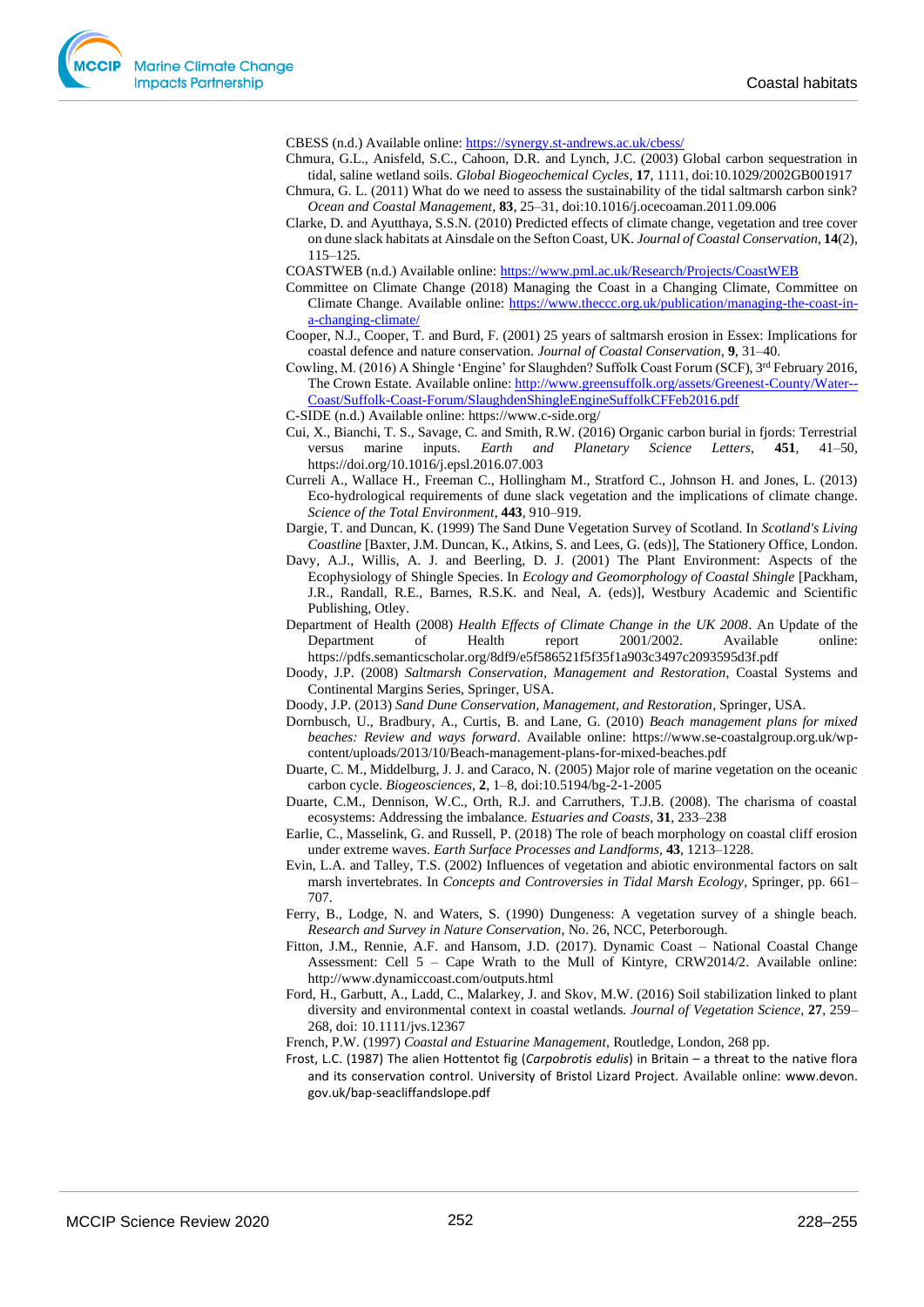- Gabarrou, S., Le Cozannet, G., Parteli, E.J., Pedreros, R., Guerber, E., Millescamps, B., Mallet, C. and Oliveros, C. (2018) Modelling the Retreat of a Coastal Dune under Changing Winds. *Journal of Coastal Research*, **85**(sp1), 166–170.
- Garbutt, A. and Wolters, M. (2008) The natural regeneration of saltmarsh on formerly reclaimed land. *Applied Vegetation Science*, **11**, 335–344[, doi.org/10.3170/2008-7-18451](https://doi.org/10.3170/2008-7-18451)
- Hansom, J.D., Fitton, J.M. and Rennie, A.F. (2017) Dynamic Coast National Coastal Change Assessment: Cells 8 and 9 – The Western Isles, CRW2014/2. Available online: <http://www.dynamiccoast.com/outputs.html>
- Haynes, T.A. (2016) Scottish saltmarsh survey national report. *Scottish Natural Heritage Commissioned Report*, No. 786. Available online: https://www.nature.scot/sites/default/files/2017- 05/Publication%202016%20-%20SNH%20Commissioned%20Report%20786%20-
	- %20Scottish%20saltmarsh%20survey%20national%20report%20%28A2215730%29.pdf
- Horton, B.P., Shennan, I., Bradley, S.L., Cahill, N., Kirwan, M., Kopp, R.E. and Shaw, T.A. (2018) Predicting march vulnerability to sea-level rise using Holocene relative sea-level data. *Nature Communications,* **9**, 2687, doi: 10.1038/s41467-018-05080-0
- Howe, M. (2015) Coastal soft cliff invertebrates are reliant upon dynamic coastal processes. *Journal of Coastal Conservation*, **19**(6), 809–820.
- HR Wallingford (2002) *Southern North Sea Sediment Transport Study, Phase 2 Sediment Transport Report*. Report EX 4526 produced for Great Yarmouth Borough Council by CEFAS/UEA, Posford Haskoning and Dr Brian D'Olier.
- IPCC (2014) 2013 Supplement to the 2006 IPCC Guidelines for National Greenhouse Gas Inventories: Wetlands. [Hiraishi, T., Krug, T., Tanabe, K., Srivastava, N., Baasansuren, J., Fukuda, M. and Troxler, T.G. (eds)]. IPCC, Switzerland.
- Jones, M.L.M., Angus, S., Cooper, A., Doody, P., Everard, M., Garbutt, A., Gilchrist, P., Hansom, G., Nicholls, R., Pye, K., Ravenscroft, N., Rees, S., Rhind, P. and Whitehouse, A. (2011) Coastal margins. In *UK National Ecosystem Assessment. Understanding Nature's Value to Society*. Technical Report, UNEP-WCMC, Cambridge, pp. 411–457.
- Jones, L., Garbutt, A., Hansom, J. and Angus, S. (2013) Impacts of climate change on coastal habitats. *MCCIP Science Review,* 167–179.

JNCC (2013) UK Article 17 EU Habitats Directive Third Report. Available online: <http://jncc.defra.gov.uk/page-6387>H1210 http://jncc.defra.gov.uk/pdf/Article17Consult\_20131010/H1210\_UK.pdf and H1220 [http://jncc.defra.gov.uk/pdf/Article17Consult\\_20131010/H1220\\_UK.pdf](http://jncc.defra.gov.uk/pdf/Article17Consult_20131010/H1220_UK.pdf)

Kay, A.L., Crooks, S.M., Davies, H.N. and Reynard, N.S. (2011) *An Assessment of the Vulnerability of Scotland's River Catchments and Coasts to the Impacts of Climate Change*. Work Package 1 Report, Centre for Ecology & Hydrology, Wallingford.

Kirwan, M.L. and Mudd, S.M. (2012) Response of salt-marsh carbon accumulation to climate change. *Nature,* **489**, 550–553, doi:10.1038/nature11440

Lee, M. (2001) Restoring biodiversity to soft cliffs. *English Nature Research Report*, 398. Available online: http://publications.naturalengland.org.uk/publication/65025

LOCATE (n.d.) Available online[: http://www.locate.ac.uk/](http://www.locate.ac.uk/)

Loebl, M., van Beusekom, E.E.J. and Reise, K. (2006) Is spread of the neophyte *Spartina anglica* recently enhanced by increased temperatures? *Aquatic Ecology*, **40**, 315–324.

Low, E.J. (2005) *Shingle Biodiversity and Habitat Disturbance*. www.sussex.ac.uk/geography/ researchprojects/BAR/publish/shingle\_bio-and-habitat\_disturbace.pdf

Masselink, G. and Russel, P. (2013) Impacts of climate change on coastal erosion. *MCCIP Science Review*, 71–86.

- May, V.J. and Hansom, J.D. (2003) *Coastal Geomorphology of Great Britain*. Geological Conservation Review series No. 28, Joint Nature Conservation Committee, Peterborough.
- MCCIP (2018) *Climate Change and Marine Conservation: Saltmarsh* [Ladd, C., Skov, M., Lewis, H. and Leegwater, E. (eds)] MCCIP, Lowestoft, 8 pp., doi: 10.14465.2018.ccmco.005-smr
- McLeod, E., Chmura, G.L., Bouillon, S., Salm, R., Bjork, M., Duarte, C.M., Lovelock, C.E., Schlesinger, W.H. and Silliman, B.R. (2011) A blueprint for blue carbon: toward an improved understanding of the role of vegetated coastal habitats in sequestering CO2. *Frontiers in Ecology and the Environment*, **9**, 552–560.
- Moore, P.J. and Smale, D.A. (2020) Impacts of climate change on shallow and shelf subtidal habitats, relevant to the coastal and marine environment around the UK. *MCCIP Science Review 2020*, 272– 292.
- Morris, R.K.A., Reach, I.S., Duffy, M.J., Collins, T.S. and Leafe, R.N. (2004) On the loss of saltmarshes in south-east England and the relationship with *Nereis diversicolor*. *Journal of Applied Ecology*, **41**, 787–91.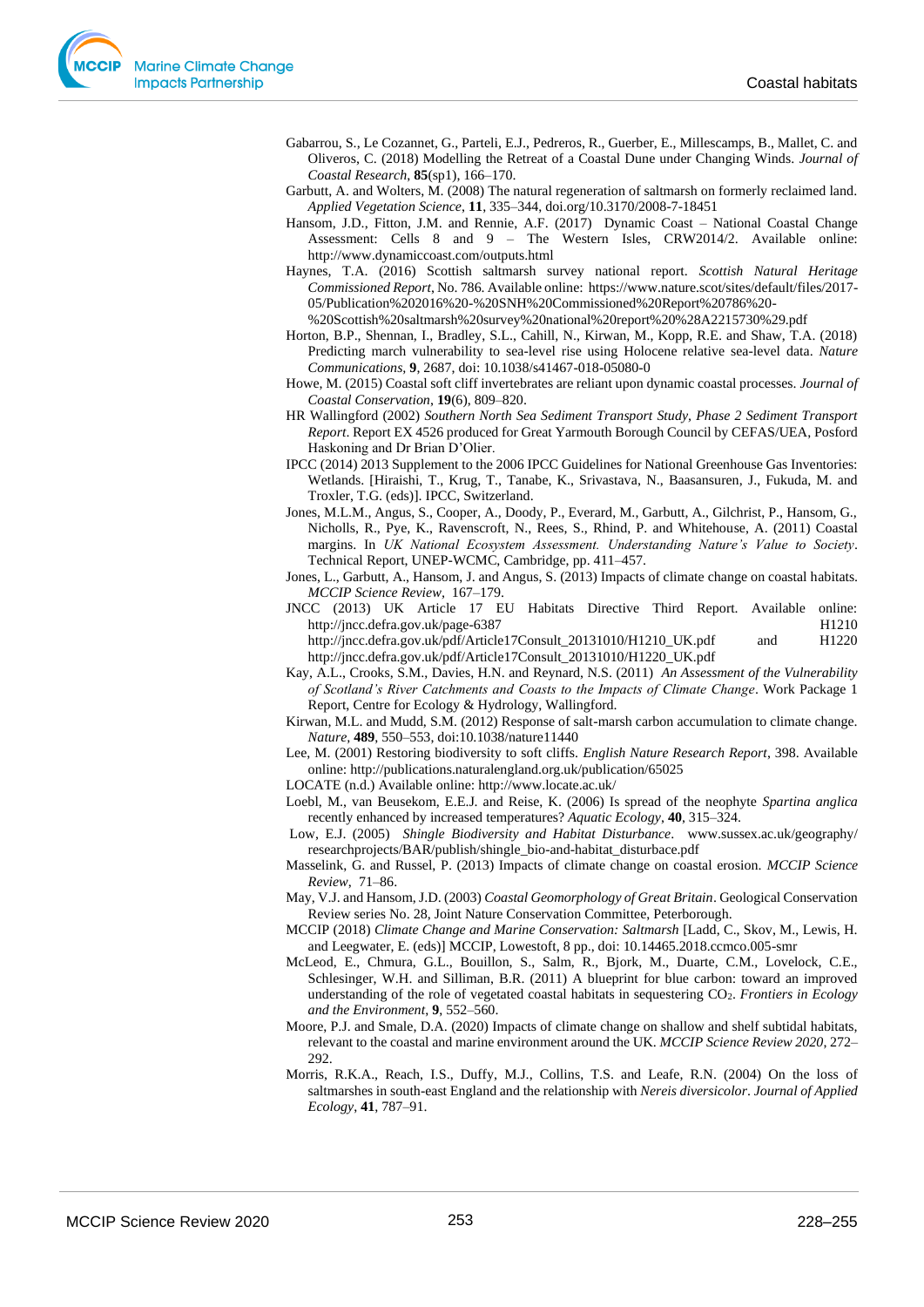- Mossman, H.L., Davy, A.J. and Grant, A. (2012) Does managed coastal realignment create saltmarshes with 'equivalent biological characteristics' to natural reference sites? *Journal of Applied Ecology*, **49**(6), 1446–1456.
- Mossman, H.L., Grant, A. and Davy, A.J. (2015) Biodiversity climate change impacts Report Card. *Technical Paper 10: Implications of climate change for coastal and inter-tidal habitats in the UK*. <https://nerc.ukri.org/research/partnerships/ride/lwec/report-cards/biodiversity-source10/>
- Murdock, A., Hill, C.T., Cox, J. and Randall, R.E. (2010) Development of an evidence base of the extent and quality of shingle habitats in England to improve targeting and delivery of the coastal vegetated shingle HAP. *Natural England Commissioned Report,* No. 054. Available online: <http://publications.naturalengland.org.uk/publication/41015?category=43007>
- Murdock, A.P., Hill, C.T., Randall, R. and Cox, J. (2011) Inventory of coastal vegetated shingle in Scotland. *Scottish Natural Heritage Commissioned Report*, No. 423.
- Murdock, A.P., Hill, C.T., Randall, R., Cox, J., Strachan, I., Gubbins, G., Booth, A, Milne, F., Smith, S.M. and Bealey, C. (2014) Inventory of coastal vegetated shingle in Scotland – field validation. *Scottish Natural Heritage Commissioned Report*, No. 739. Available online: [https://www.nature.scot/snh-commissioned-report-739-inventory-coastal-vegetated-shingle](https://www.nature.scot/snh-commissioned-report-739-inventory-coastal-vegetated-shingle-scotland-field-validation)[scotland-field-validation](https://www.nature.scot/snh-commissioned-report-739-inventory-coastal-vegetated-shingle-scotland-field-validation)
- Natural England (2013) NCA Profile: 123 Romney Marshes (NE499). Available online: http://publications.naturalengland.org.uk/publication/5701066775592960?category= 587130
- Natural England and RSPB (2014) Climate Change Adaptation Manual. *Natural England Publication NE*, 546. Natural England, Unpublished Draft Habitat factsheet Maritime Cliff and Slope.
- Nellemann, C., Corcoran, E., Duarte, C.M., Valdes, L., De Young, C., Fonseca, L. and Grimsditch, G. (Eds). (2009) *Blue Carbon*. A Rapid Response Assessment. United Nations Environment Programme, GRID-Arendal, https://gridarendal-websitelive.s3.amazonaws.com/production/documents/:s\_document/83/original/BlueCarbon\_screen.pdf? 1483646492
- Normand, S., Svenning, J.C. and Skov, F. (2007) National and European perspectives on climate change sensitivity of the habitats directive characteristic plant species. *Journal for Nature Conservation*, **15**(1), 41–53.
- Nottage, A.S. and Robertson, P.A. (2005) *The Saltmarsh Creation Handbook: A project manager's guide to the creation of saltmarsh and intertidal mudflat*. The RSPB, Sandy & CIWEM, London, UK.
- Office of National Statistics (2016) UK Natural Capital: Experimental carbon stock accounts, preliminary estimates.

Available online:

[www.ons.gov.uk/economy/environmentalaccounts/bulletins/uknaturalcapital/experimentalcarbons](http://www.ons.gov.uk/economy/environmentalaccounts/bulletins/uknaturalcapital/experimentalcarbonstockaccountspreliminaryestimates) [tockaccountspreliminaryestimates](http://www.ons.gov.uk/economy/environmentalaccounts/bulletins/uknaturalcapital/experimentalcarbonstockaccountspreliminaryestimates)

Office of National Statistics (2018) UK natural capital: Ecosystem service accounts, 1997 to 2015. Available online:

[www.ons.gov.uk/economy/environmentalaccounts/bulletins/uknaturalcapital/ecosystemserviceacc](http://www.ons.gov.uk/economy/environmentalaccounts/bulletins/uknaturalcapital/ecosystemserviceaccounts1997to2015) [ounts1997to2015](http://www.ons.gov.uk/economy/environmentalaccounts/bulletins/uknaturalcapital/ecosystemserviceaccounts1997to2015)

- Orford J.D., Carter R.W.G., McKenna J. and Jennings, S.C. (1995). The relationship between the rate of mesoscale sea-level rise and the retreat rate of swash-aligned gravel-dominated coastal barriers. *Marine Geology*, **124**(1–4), 177–186.
- Orford, J.D., Jennings, S.C. and Forbes, D.L. (2001) Origin, development, reworking and breakdown of gravel-dominated coastal barriers and Altantic Canada: Future scenarios for the British Coast. In *Ecology & Geomorphology of Coastal Shingle*. [Packham, J.R., Randall, R.E. Barnes R.S.K. and Neal, A. (eds)]. Westbury Academic and Scientific Publishing, Otley.
- Packham, J.R. and Willis, A.J. (1997) *Ecology of Dunes, Salt Marsh and Shingle*, Springer Science & Business Media, US, 335 pp.
- Pakeman, R.J., Alexander, J., Beaton, J., Brooker, R., Cummins, R., Eastwood, A., Fielding, D., Fisher, J., Gore, S., Hewison, R. and Hooper, R. (2015) Species composition of coastal dune vegetation in Scotland has proved resistant to climate change over a third of a century. *Global Change Biology*, **21**(10), 3738–3747.
- Pethick, J. (2006) *Review and Formalisation of Geomorphological Concepts and Approaches for Estuaries*. R&D Technical Report, FD2116/TR2, Defra, UK[, http://www.estuary](http://www.estuary-guide.net/pdfs/FD2116_TR2.pdf)[guide.net/pdfs/FD2116\\_TR2.pdf](http://www.estuary-guide.net/pdfs/FD2116_TR2.pdf)
- Provoost, S., Jones, M.L.M. and Edmondson, S.E. (2011) Changes in landscape and vegetation of coastal dunes in northwest Europe: a review. *Journal of Coastal Conservation*, **15**, 207–226.
- Ratcliffe, D.A. (1977). *A Nature Conservation Review. Volumes 1 and 2*. Cambridge University Press, Cambridge.